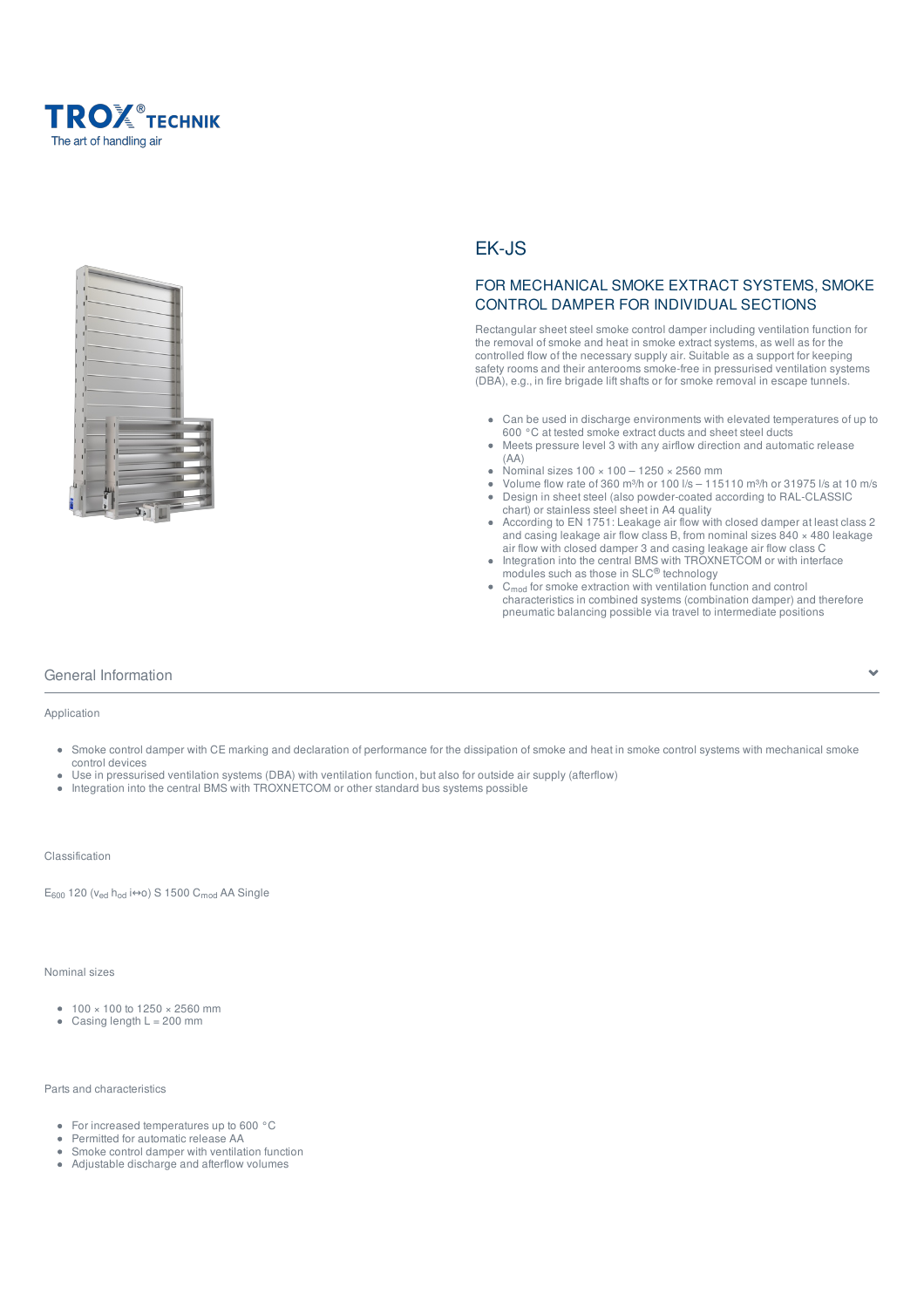Pressure level 3 (operating pressure -1500/+500 Pa)

#### Attachments

- Cover grille: Expanded metal mesh
- OPEN/CLOSE actuators with 24 V AC/DC or 230 V AC supply voltage
- Constantly regulating actuators with 24 V AC/DC
- Network modules for integration with AS-i networks Network modules for other standard bus systems, such as the required  $SLC^{\circledast}$  technology

#### Optional products

## TROXNETCOM

X-FANS control unit for extract air and smoke extract control

TROX-X FANS smoke exhaust fans from the X-FANS subassembly

- Smoke exhaust fan for roof installation BVDAX/BVD
- $\bullet$ Smoke exhaust fan for wall installation BVW/BVWAXN
- Smoke exhaust centrifugal fan BVREH/BVRA  $\bullet$
- Smoke exhaust jet fans BVGAX/BVGAXN

All smoke exhaust fans are tested to EN 12101-3, for F200/F300/F400 and F600, depending on the type. With CE marking, declaration of performance and application approval for the German market. Speed adjustment for smoke exhaust fans

- X-FANS control, certified frequency inverter unit
- Safe and precise speed adjustment of smoke exhaust fans both in single-zone and in multi-zone systems.

Construction features

- Rectangular construction
- Opposite opening and closing of the damper blade field  $\bullet$
- The smoke control damper is driven by a reversible OPEN/CLOSED actuator or a continuously regulating actuator with 0 10 V control voltage  $\bullet$
- Suitable for the connection of cover grilles
- Suitable for front and rear connection of sheet steel cables

#### Materials and surfaces

- Casing, damper blade, mechanics optionally galvanised steel or stainless steel in A4 quality
- Surfaces can be finished in colours according to RAL chart
- Bearings are DU-coated
- Seals made of glass fabric and high-temperature sealing tape (HT sealing tape)

Standards and guidelines

- Construction Products Regulation
- EN 12101-8 Smoke and heat control systems Smoke control dampers
- EN 1366-10 Fire resistance tests for service installations Smoke control dampers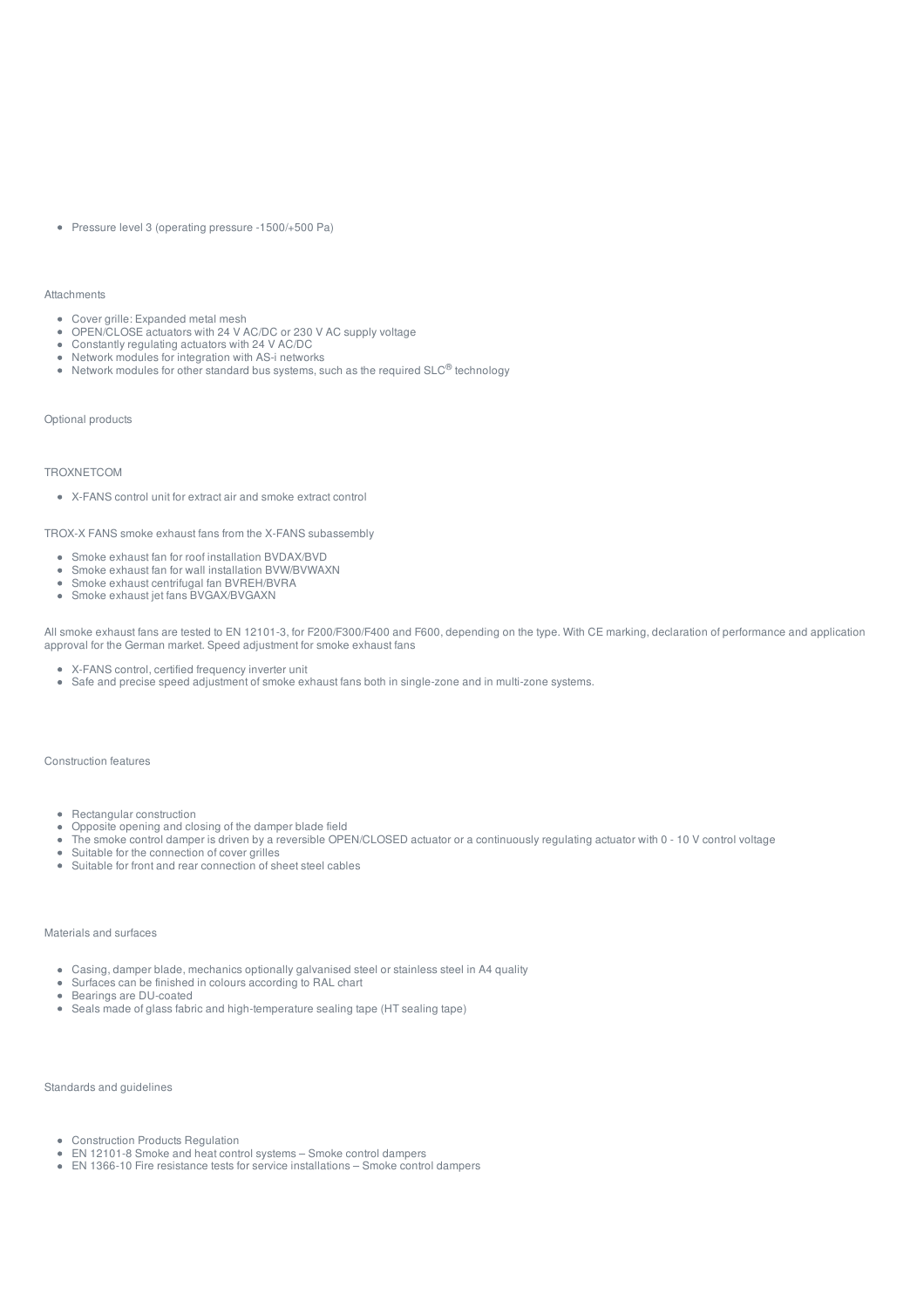- EN 13501-4 Fire classification of construction products and building elements using data from fire resistance tests
- EN 1751 Ventilation for buildings Air terminal devices

#### Maintenance

Smoke control dampers must be operational at all times and must be maintained regularly so that they meet the performance requirements.

- Maintenance is required at least every 6 months
- A maintenance report must be created; documents must be kept for reference
- $\bullet$ The functional reliability of the smoke control damper must be tested at least every six months; this has to be arranged by the owner of the smoke extract system; functional tests must be carried out in compliance with the basic maintenance principles stated in EN 13306 and DIN 31051. If two consecutive tests, one 6 months after the other, are successful, the next test of the smoke control damper can be conducted one year later.
- Depending on where dampers are installed, country-specific regulations may apply.
- For details on maintenance and inspection, refer to the installation and operating manual.

# ТЕХНИЧЕСКА ИНФОРМАЦИЯ

Function, Technical data, Quick sizing, Specification text, Order code

Type EK-JS smoke control dampers are tested according to EN12101-8 and EN 1366-10. In rectangular steel and stainless steel construction. Intended for the discharge of smoke and heat in smoke extract systems and for the flow of necessary supply air into the area from which smoke is to be extracted. EK-JS is intended for use in pressurised ventilation systems (DBA) in order to keep safety stairwells and their anterooms and fire brigade lift shafts or escape tunnels smoke-free. They thus enable the controlled discharge of released smoke. EK-JS is intended for use in single sections and may be used at elevated operating temperatures of up to 600 °C on and in horizontally and vertically aligned smoke extract ducts according to EN 12101-7, tested according to EN 1366-9. EK-JS can be used in combined systems (combination damper) for ventilation and is suitable for restricting extract air volume flows. The OPEN-CLOSE actuators can be signalled either with ready-wired actuator control modules or with bus modules.

#### Schematic illustration



- 1 Casing
- 2 Linkage cover (cut open)
- 3 Drive linkage
- 4 Actuator
- 5 Rating plate 6 Side seal
- 7 Damper blades
- 8 Damper blade profiled seal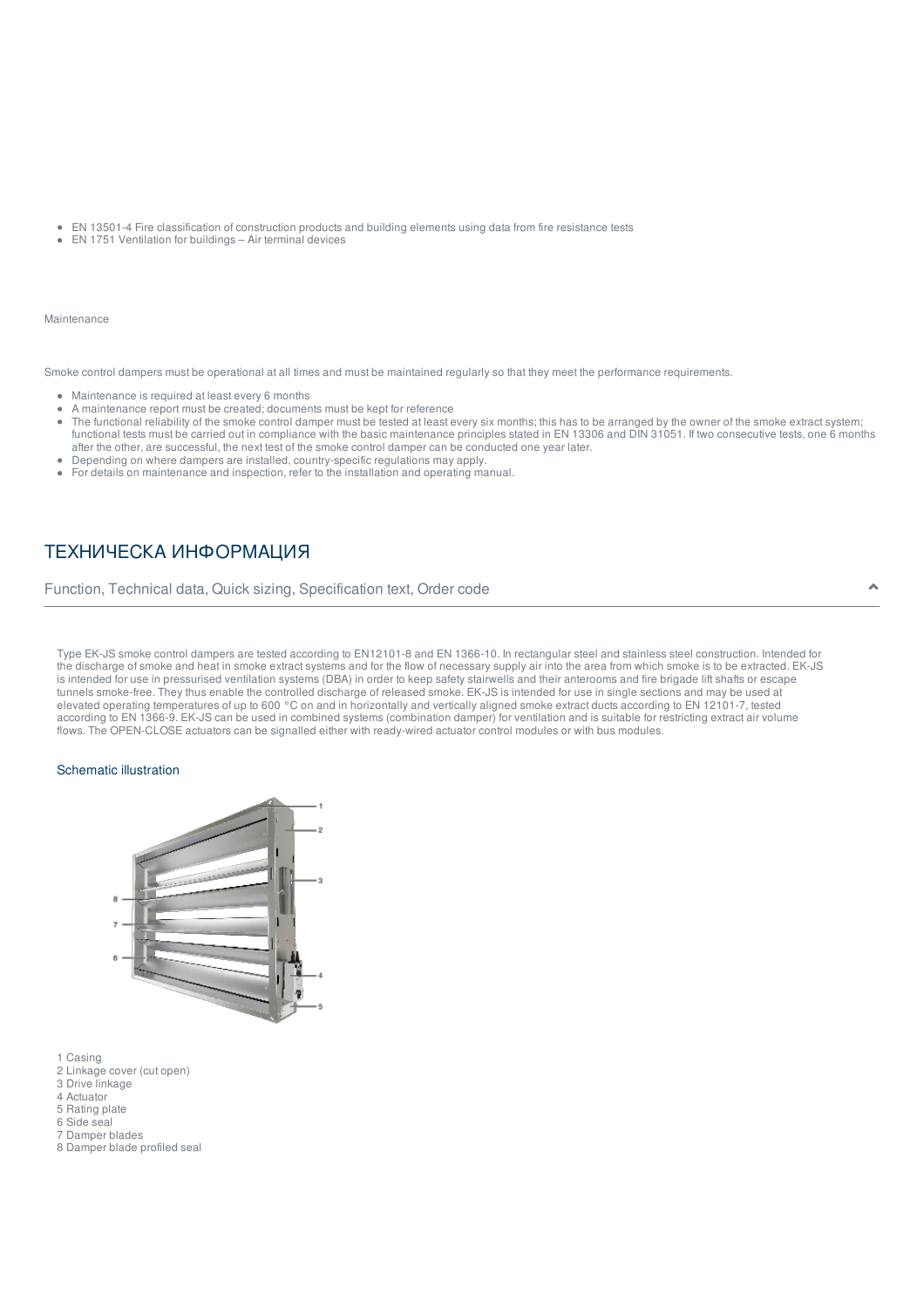| Nominal sizes B x H                                         | $100 \times 100 - 1250 \times 2560$ mm                                                                                                                                                                                                                                                                                                                                                                                                                       |
|-------------------------------------------------------------|--------------------------------------------------------------------------------------------------------------------------------------------------------------------------------------------------------------------------------------------------------------------------------------------------------------------------------------------------------------------------------------------------------------------------------------------------------------|
| <b>Casing length</b>                                        | $200$ mm                                                                                                                                                                                                                                                                                                                                                                                                                                                     |
| Volume flow rate range at 10 m/s                            | From 360 m <sup>3</sup> /h to 115110 m <sup>3</sup> /h or<br>from 100 l/s to 31975 l/s                                                                                                                                                                                                                                                                                                                                                                       |
| Differential pressure range                                 | Pressure level 3: -1500 to 500 Pa                                                                                                                                                                                                                                                                                                                                                                                                                            |
| <b>Operating temperature</b>                                | 30 $\degree$ C – 50 $\degree$ C without temperatures below the dew point                                                                                                                                                                                                                                                                                                                                                                                     |
| Upstream velocity with same upstream and<br>downstream flow | $< 12$ m/s<br>$\bullet$<br>$\leq$ 20 m/s<br>For dimensions, see motor allocation matrix (technical clarification with TROX required for some sizes)                                                                                                                                                                                                                                                                                                          |
| Closed damper blade air leakage                             | EN 1751, at least class 2,<br>from nominal width $840 \times 480$ class 3                                                                                                                                                                                                                                                                                                                                                                                    |
| Casing leakage                                              | EN 1751, class B, from nominal width 840 $\times$ 480 class C                                                                                                                                                                                                                                                                                                                                                                                                |
| <b>EC</b> conformity                                        | EU Construction Products Regulation No. 305/2011<br>EN 12101-8: Smoke and heat control systems - Part 8: Smoke control dampers<br>EN 1366-10: Fire resistance tests for service installations - Part 10: Smoke control dampers<br>EN 13501-4: Fire classification of construction products and building elements - Part 4: Fire resistance<br>$\bullet$<br>tests on components of smoke control<br>EN 1751: Ventilation for buildings - Air terminal devices |
| <b>Declaration of performance</b>                           | DoP/EK-JS/001                                                                                                                                                                                                                                                                                                                                                                                                                                                |

- Quick sizing tables in the Easy Product Finder provide a good overview of the volume flow rates for different airflow velocities and the corresponding differential pressures
- $\bullet$ Exact values can be determined with the help of our design program EPF  $\bullet$ You will find the Easy Product Finder on our website:
- www.trox.de/mytrox/auslegungsprogramm-easy-poduct-finder-182e16348fac3d33

Correction for different throttle positions

,

The adjustment of the damper blade angle enables the setting of different throttle positions.

Based on the determined data for the open position, both the resistance coefficient and the sound power level can be corrected to design the operating conditions with angled blades.

For this purpose, the resistance coefficient is multiplied by the correction factor C, which corresponds to the diagram of the "Resistance factor" for the correction factor.

For the correction of the sound power level, this is added to the correction value K, which corresponds to the diagram of the "Sound power level" for the correction value.

Smoke control dampers with a height of less than or greater than 320 mm are differentiated.

Example: EK-JS / installation case A H × B: 960 mm × 1000 mm Upstream velocity: 5 m/s

EPF (data for OPEN position)

- Resistance factor  $= 0.23$
- Sound power level =  $40$  dB(A)

Correction for a blade angle of 65

(read from diagram correction factor "resistance coefficient" and correction value "sound power level")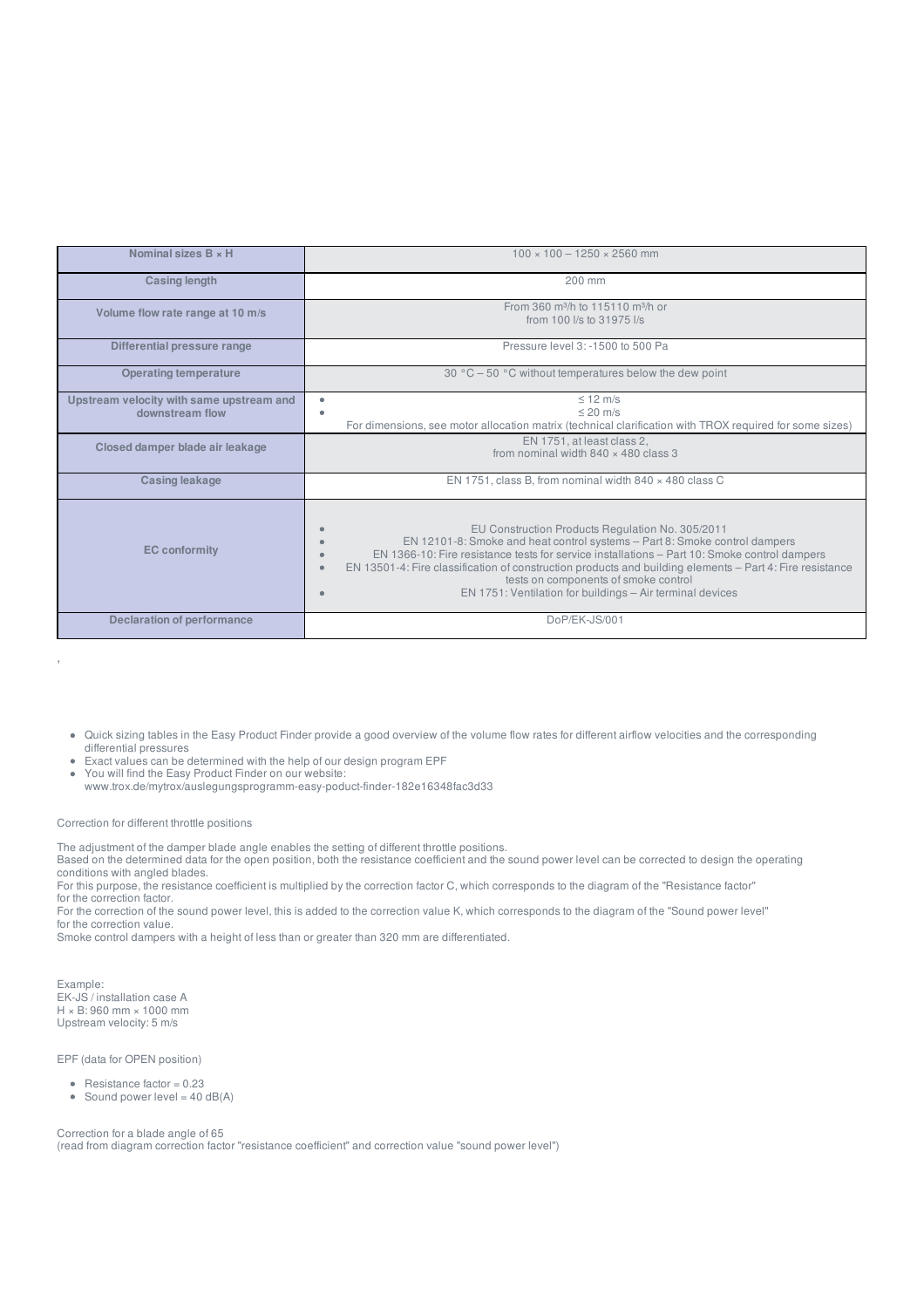Resistance factor: Correction value  $C = 20$  $0.23 \times 20 = 4.6$ 

Sound power level: Correction value  $K = 8$  $40 \text{ dB}(A) + 8 \text{ dB}(A) = 48 \text{ dB}(A)$ 

## Correction factor: Resistance factor



Blade angle 90° = open ① Correction factor C ② Blade angle

# Correction value: Sound power level



Blade angle 90° = open ① Correction value K [dB]

② Blade angle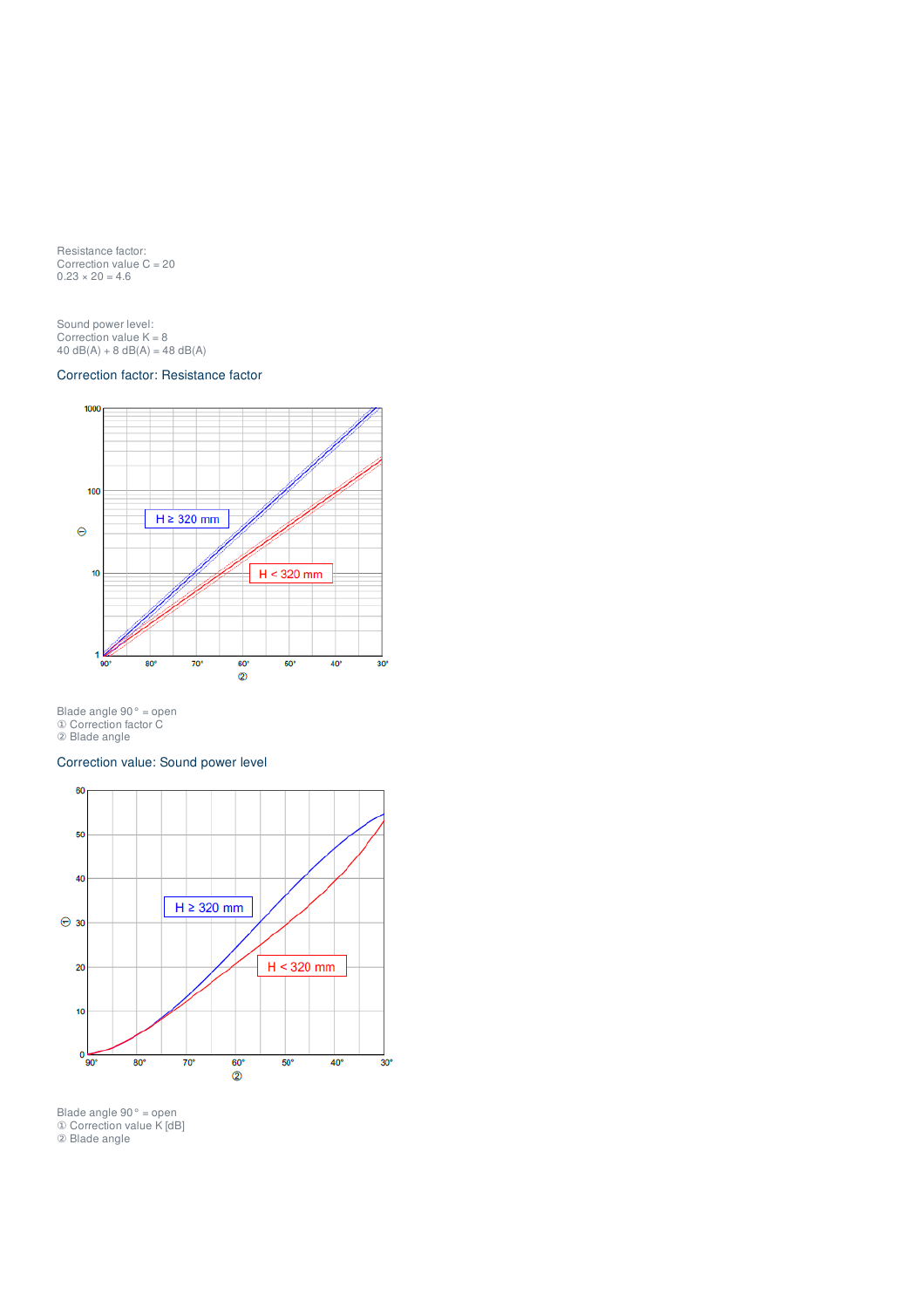Type EK-JS smoke control dampers are tested according to EN12101-8 and EN 1366-10. In rectangular steel and stainless steel construction. Intended for the discharge of smoke and heat in smoke extract systems and for the flow of necessary supply air into the area from which smoke is to be extracted. EK-JS is intended for use in pressurised ventilation systems (DBA) in order to keep safety stairwells and their anterooms and fire brigade lift shafts or escape tunnels smoke-free. They thus enable the controlled discharge of released smoke. EK-JS is intended for use in single sections and may be used at elevated operating temperatures of up to 600 °C on and in horizontally and vertically aligned smoke extract ducts according to EN 12101-7, tested according to EN 1366-9. EK-JS can be used in combined systems (combination damper) for ventilation and is suitable for restricting extract air volume flows. The OPEN-CLOSE actuators can be signalled either with ready-wired actuator control modules or with bus modules.

#### Materials and surfaces

- Casing, damper blades and mechanics: optionally galvanised steel or stainless steel
- $\bullet$ Optional powder-coated casing and damper blades in standard RAL colour 7030 or according to RAL chart
- Plain bearing: Coated steel
- Grille attachment: Galvanised sheet steel, powder-coated
- $\bullet$ Seals made of glass fabric and high-temperature sealing tape

## Technical data

Exemplary for a nominal smoke control damper width of 1250  $\times$  960 related to the mean airflow velocities  $v = 5$  m/s

 $\Delta P_t = 3.5$  Pa

 $dB(A) = 40$ 

 $A_{\text{free}} = 1.095 \text{ m}^2$ 

 $A_{geo} = 1.2 \text{ m}^2$ 

 $q_v = 21600 \text{ m}^3/\text{h}$ 

Standards and guidelines

- Product standard EN 12101-8
- Classification according to EN 13501-4
- Tested according to EN 1366-10 (for pressure level 3: up to 1500 Pa negative pressure)
- Determination of air leakage with closed damper field according to EN 1751, at least class 2, from nominal width 840 × 480 class 3
- Casing leakage to EN 1751, class B, from nominal width 840 × 480 class C

Classification

 $E_{600}$  120 (v<sub>ed</sub> h<sub>od</sub> i⇔o) S 1500 C<sub>mod</sub> AA Single

Nominal sizes

Dimensions B × H: 100 × 100 – 1250 × 2560 [mm]

Casing length  $L = 200$  mm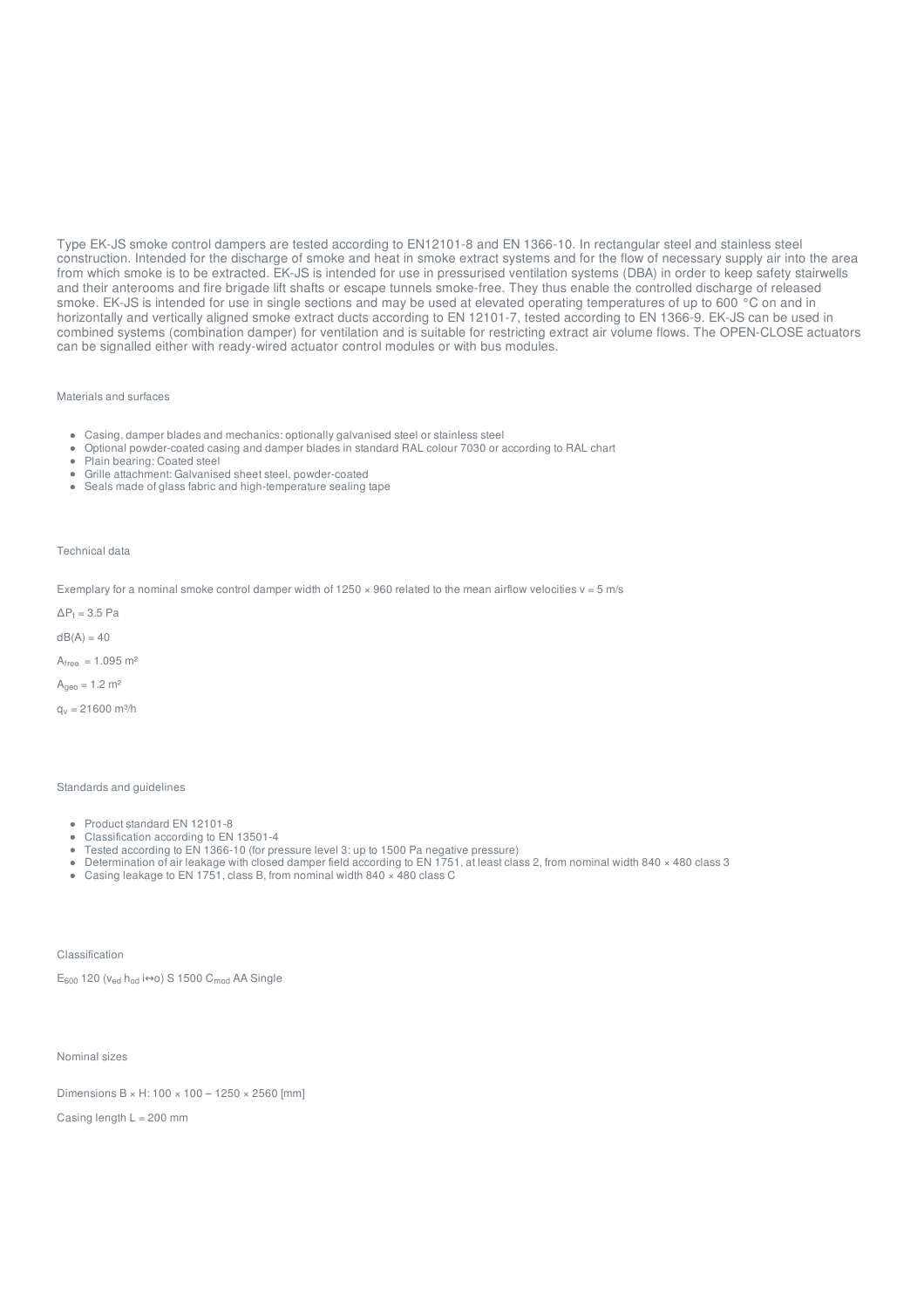#### Accessories

- HT sealing tape
- Suspension bracket for horizontal damper alignment  $\bullet$

#### **Attachments**

- Cover grille: Expanded metal mesh
- OPEN/CLOSE actuators with 24 V AC/DC or 230 V AC supply voltage
- Constantly regulating actuators with 24 V AC/DC
- Network modules for integration with AS-i networks
- Network modules for other standard bus systems, such as the required SLC $^{\circledast}$  technology

## Equivalence criteria

- Large discharge openings up to 3.2 m² with only one actuator
- For increased temperatures up to 600 °C
- $\bullet$ Operating pressure -1500/+500 Pa (pressure level 3)
- $C_{mod}$  for the smoke extract and ventilation function with control characteristics across all nominal sizes, control range 30 90° damper blade position  $\bullet$
- U<sub>mod</sub> for the shloke extract and ventilation function with control characteristics across an nominal sizes, control range 30 90 <sup>-</sup> damper bia<br>Automatic release (AA) also with TROXNETCOM or network modules for other sta  $\bullet$
- Any upstream airflow direction  $\bullet$
- $\bullet$ In galvanised construction with or without powder coating and in stainless steel construction

|  |  |  |  |  | $\frac{1}{2}$ . The contract of the contract of the contract of the contract of the contract of the contract of the contract of the contract of the contract of the contract of the contract of the contract of the contract of t |   |
|--|--|--|--|--|-----------------------------------------------------------------------------------------------------------------------------------------------------------------------------------------------------------------------------------|---|
|  |  |  |  |  | $1$ 2 3 4 5 6 7 8                                                                                                                                                                                                                 | 9 |

#### 1 Type EK-JS

Smoke control damper according to EN 12101-8 2 ConstructionNo entry required: Galvanised steel standard construction

#### 2 Stainless steel

3 Country of destination DE Germany CH Switzerland

AT Austria

PL Poland and others

4 Nominal size [mm]Width between 100 – 1250 mm in 5 mm steps in combination with height 100, 125, 150 or 165 mm.Width between 180 – 1250 mm in 5 mm steps in combination with height 320 to 2560 mm in 160 mm steps.

5 Accessories

No entry required: None (standard)

17 HT sealing tape (15 mm)

18 Suspension brackets for horizontal damper alignment

19 Suspension brackets for horizontal damper alignment and HT sealing tape (15 mm)

6 Attachments 1 No entry required: None (standard) K Expanded metal mesh  $14 \times 16$ , galvanised steel 0 Without attachment on operating/installation side

First character signifies operating side (0, K) Second character signifies installation side (0, K)Any combination is possible

7 Attachments 224 V AC/DC: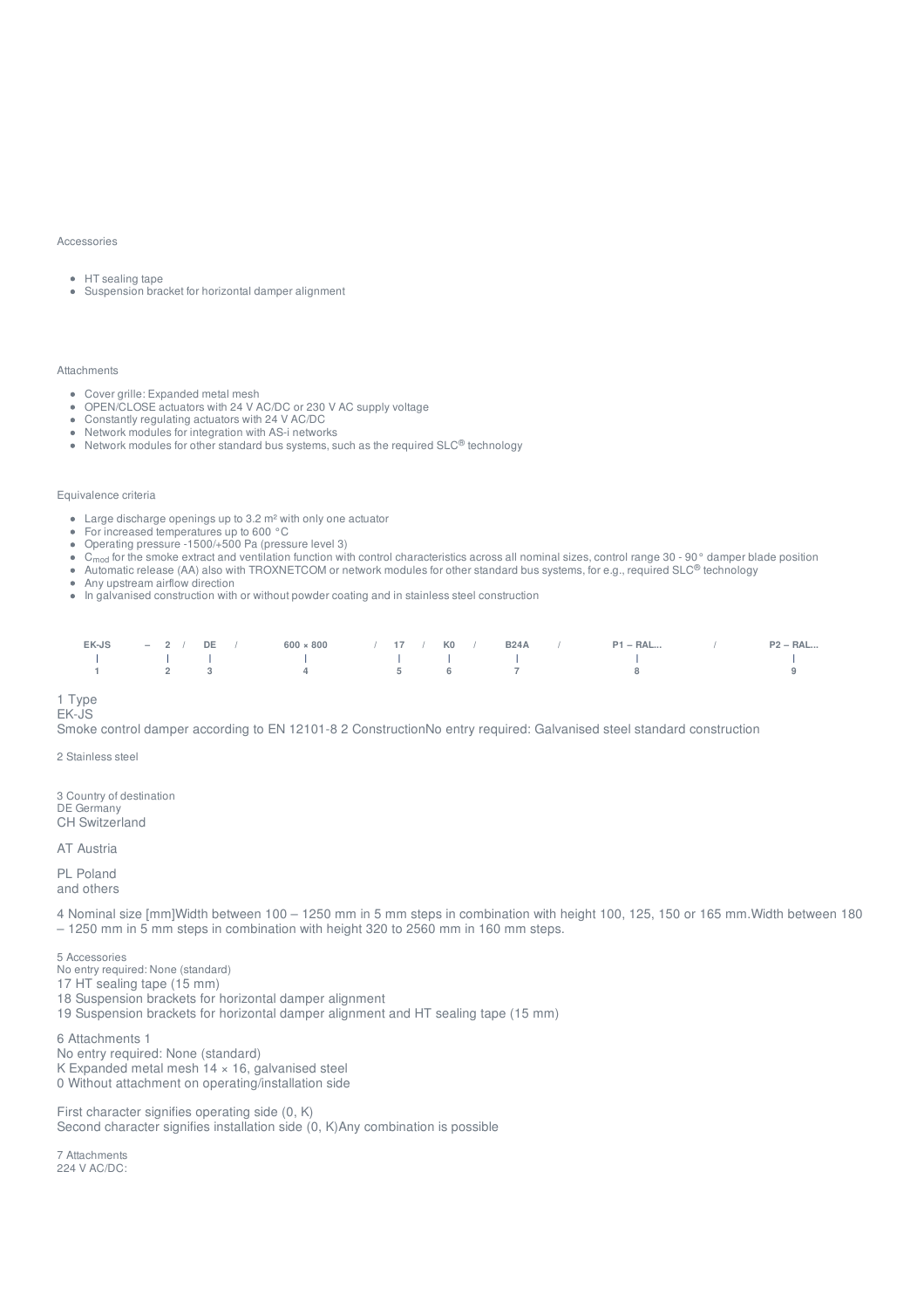B24 (Actuator)

B24SR (Actuator continuous control, ventilation function C<sub>mod</sub>1) 24 V AC/DC: with operating range DC 2 – 10 V230 V AC:

B230 (Actuator)

Actuator combined with TROX control module:Module for signalling, TROXNETCOM: B24A (B24 actuator + TROXNETCOM control module AS-EM/EK<sup>2</sup>) B24AS (B24 actuator + TROXNETCOM control module AS-EM/SIL $2^2$ ) B24AM (B24 actuator + TROXNETCOM control module AS-EM/M, for function  $C_{mod}$ <sup>1</sup>) Other communication modules:Belimo: Communication and power supply unit B24BKNE (B24 actuator + BKNE230-24)

BV-Control: Communication and power supply unit with SLC®technology: B24C (B24 actuator + BC24 G2)Agnosys: BRM-10-F fire damper and smoke control damper module B24D (B24 actuator + BRM-10-F-ST) B230D (B230 actuator + BRM-10-F)

<sup>1</sup> Function C<sub>mod</sub> For damper blade in intermediate position  $2$  The AS-i system is based on the industrial standard AS-Interface

8 Standard construction of surface No entry required: None (standard)

P1 Powder-coated RAL 7030 (technical lacquer paint finish), industrial polyester 80% ±5 gloss levels, texture grade: texturedor all other colours according to RAL chart, gloss level 80% ± 5 gloss levels, texture grade: smooth

9 Surface of attachment 1 No entry required: None (standard)

P2 Powder-coated RAL 7030 (technical lacquer paint finish), industrial polyester 80% ±5 gloss levels, texture grade: texturedor all other colours according to RAL chart, gloss level 80% ± 5 gloss levels, texture grade: smooth

Order example: EK-JS/DE/600×800/17/K0/B24A/P1-RAL9010-80%-glatt

| Type                             | EK-JS                                                                                                                      |
|----------------------------------|----------------------------------------------------------------------------------------------------------------------------|
| Construction                     | Galvanised steel standard construction                                                                                     |
| Country of destination           | Germany                                                                                                                    |
| Nominal size                     | $600 \times 800$                                                                                                           |
| Accessories                      | HT sealing tape                                                                                                            |
| Attachment 1                     | Expanded metal mesh on the operating side                                                                                  |
| Attachment 2                     | Actuator with TROXNETCOM control module AS-EM/EK                                                                           |
| Standard construction of surface | P1 RAL 9010 80%: Smoke control damper with powder coating,<br>RAL 9010, pure white, gloss level 80%, texture grade: smooth |
| Surface of attachment 1          | None (standard)                                                                                                            |

# $D$ imensions  $\bullet$

Weights [kg], width 100 – 650 mm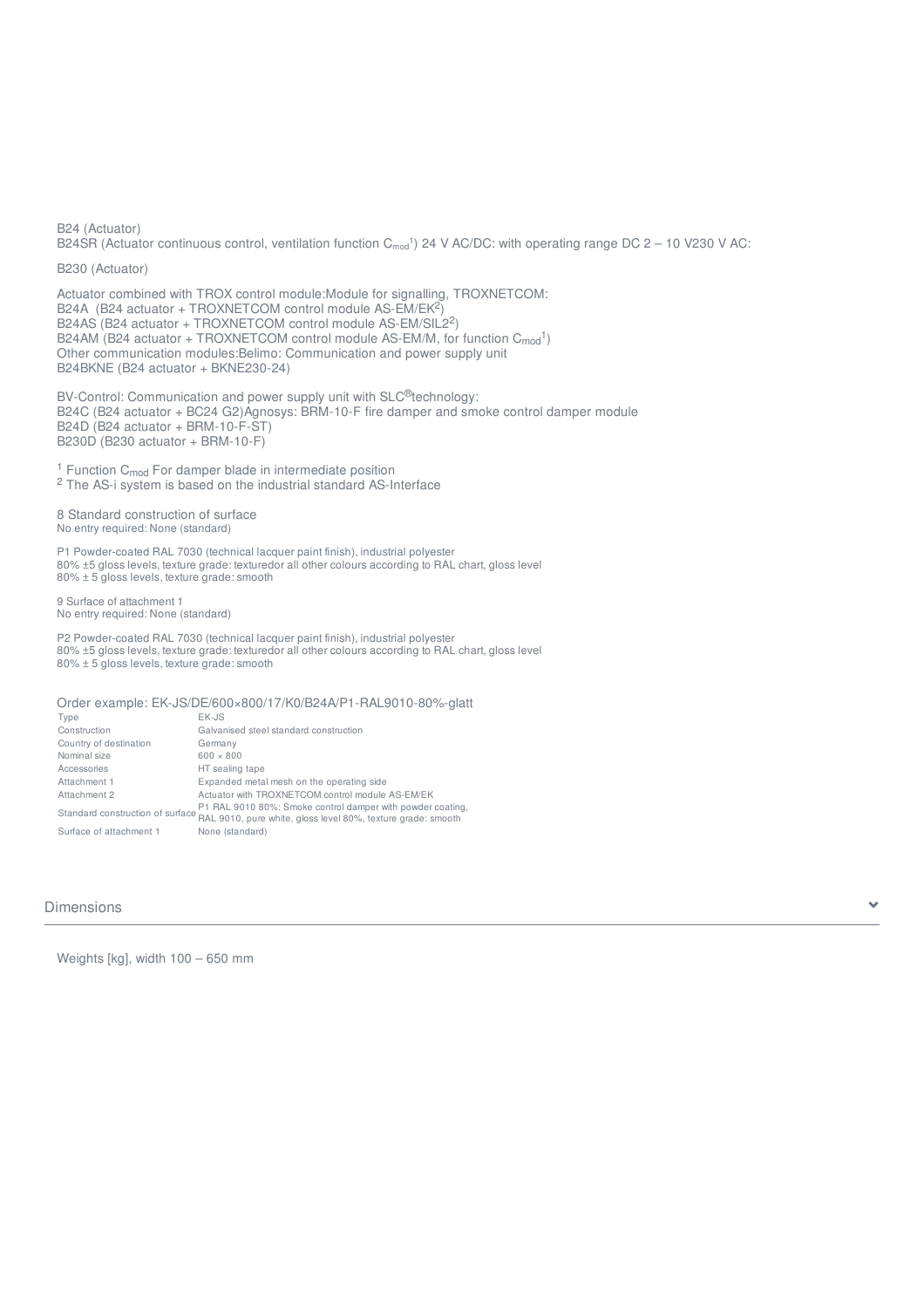|      |      |           |             |                                                             |             |       | B                       |                         |                                           |                   |                   |             |
|------|------|-----------|-------------|-------------------------------------------------------------|-------------|-------|-------------------------|-------------------------|-------------------------------------------|-------------------|-------------------|-------------|
| H    | 100  | 150       | 200         | 250                                                         | 300         | 350   | 400                     | 450                     | 500                                       | 550               | 600               | 650         |
| 100  | 7.33 | 7.65      | 8.02        | 8.33                                                        | 8.65        | 8.97  | 9.28                    | 9.6                     | 9.92                                      |                   | 10.23 10.55 10.87 |             |
| 125  | 7.58 | 7.9       | 8.27        | 8.59                                                        | 8.9         | 9.22  | 9.54                    | 9.86                    | 10.18                                     | 10.5              | 10.82             | 11.14       |
| 150  |      | 7.82 8.15 | 8.52        | 8.84                                                        | 9.16        | 9.48  | 9.8                     | 10.13                   | 10.45 10.77                               |                   | 11.09 11.41       |             |
| 165  | 8.07 | 8.39      | 8.77        | 9.09                                                        | 9.42        | 9.74  | 10.06                   | 10.39                   | 10.71                                     | 11.04             |                   | 11.36 11.69 |
| 320  |      |           | 11.29       | 11.95                                                       | 12.62       |       |                         |                         | 13.29 13.95 14.62 15.28 15.95 16.62 17.29 |                   |                   |             |
| 480  |      |           | 13.41       | 14.17                                                       |             |       | 14.92 15.68 16.44       | 17.2                    | 17.95 18.71 19.47                         |                   |                   | 20.22       |
| 640  |      |           | 15.54       | 16.38                                                       |             |       | 17.23 18.08 18.92 19.77 |                         | 20.62 21.47                               |                   | 22.31             | 23.16       |
| 800  |      |           | 17.66       | 18.6                                                        | 19.53 20.47 |       | 21.41                   |                         | 22.35 23.28 24.22 25.16                   |                   |                   | 26.1        |
| 960  |      |           | 19.78 20.81 |                                                             | 21.84 22.87 |       | 23.9                    |                         | 24.92 25.95 26.98 28.01 29.04             |                   |                   |             |
| 1120 |      |           | 21.96       | 23.1                                                        | 24.23 25.37 |       |                         |                         | 26.51 27.64 28.78 29.92 31.05 32.19       |                   |                   |             |
| 1280 |      |           |             | 24.14 25.38 26.63 27.87 29.12 30.36 31.61 32.85             |             |       |                         |                         |                                           |                   | 34.1              | 35.35       |
| 1440 |      |           | 26.31       | 27.67                                                       | 29.02 30.37 |       |                         |                         | 31.73 33.08 34.43 35.79 37.15 38.72       |                   |                   |             |
| 1600 |      |           |             | 28.49 29.95 31.41                                           |             |       | 32.88 34.34             | 35.8                    | 37.48 38.95 40.41                         |                   |                   | 41.88       |
| 1760 |      |           | 30.66 32.24 |                                                             | 33.81       |       |                         | 35.38 37.17 38.74 40.31 |                                           | 41.88 43.46 45.03 |                   |             |
| 1920 |      |           |             | 32.84 34.52 36.42                                           |             | 38.1  |                         |                         | 39.78 41.46 43.14 44.82                   |                   | 46.5              | 48.19       |
| 2080 |      |           |             | 35.02 37.03 38.81                                           |             | 40.6  |                         | 42.39 44.18 45.97       |                                           | 47.76             | 49.55 51.34       |             |
| 2240 |      |           | 37.41       | 39.31                                                       | 41.21       | 43.1  | 45                      | 46.9                    | 48.8                                      | 50.7              | 52.6              | 54.5        |
| 2400 |      |           | 39.59       | 41.6                                                        | 43.6        | 45.61 |                         |                         | 47.62 49.62 51.63 53.63 55.64 59.25       |                   |                   |             |
| 2560 |      |           |             | 41.76 43.88 45.99 48.11 50.23 52.34 54.45 56.57 60.29 62.41 |             |       |                         |                         |                                           |                   |                   |             |

Weights [kg]. width 700-1250 mm

| н    |             |                   |       |       |                                           | B     |                               |             |             |                                                                       |                   |       |
|------|-------------|-------------------|-------|-------|-------------------------------------------|-------|-------------------------------|-------------|-------------|-----------------------------------------------------------------------|-------------------|-------|
|      | 700         | 750               | 800   | 850   | 900                                       | 950   | 1000                          | 1050        | 1100        | 1150                                                                  | 1200              | 1250  |
| 100  | 18          | 11.5              | 11.82 | 12.13 | 12.45                                     | 12.77 | 13.08                         | 13.4        | 13.72       | 14.03                                                                 | 14.35             | 4.67  |
| 125  | 11.46       | 11.78             | 12.1  | 12.42 |                                           |       | 12.73 13.05 13.37 13.69 14.01 |             |             | 14.33                                                                 | 14.65             | 4.97  |
| 150  | .73         | 12.06             | 12.38 | 12.7  | 13.02                                     |       | 13.34 13.66 13.99 14.31       |             |             | 14.63                                                                 | 14.95             | 15.27 |
| 165  | 12.01       | 12.33             |       |       | 12.66 12.98 13.31 13.63 13.95 14.28       |       |                               |             | 14.6        | 14.93 15.25                                                           |                   | 15.58 |
| 320  |             | 17.95 18.62       |       |       |                                           |       |                               |             |             | 19.28 19.95 20.62 21.28 21.95 22.62 23.28 23.95 24.62 25.29           |                   |       |
| 480  | 20.98       | 21.74             |       |       |                                           |       |                               |             |             | 22.49 23.25 24.01 24.76 25.52 26.28 27.03 27.79 28.55 29.31           |                   |       |
| 640  | 24.01       | 24.85             | 25.7  |       | 26.55 27.39 28.24 29.09 29.94             |       |                               |             | 30.78       | 31.63 32.48 33.33                                                     |                   |       |
| 800  | 27.03 27.97 |                   | 28.91 |       | 29.85 30.78 31.72                         |       | 32.66                         | 33.6        | 34.53 35.47 |                                                                       | 36.41             | 37.35 |
| 960  |             |                   |       |       | 30.06 31.09 32.12 33.15 34.17             | 35.2  | 36.23 37.26 38.28 39.31       |             |             |                                                                       | 40.34 41.59       |       |
| 1120 |             | 33.32 34.46       | 35.6  |       | 36.74 37.87 39.01                         |       | 40.37                         | 41.5        | 42.64       | 43.77                                                                 | 44.91             | 46.11 |
| 1280 | 36.59 37.83 |                   | 39.3  |       | 40.55 41.79 43.04 44.28 45.53 46.77       |       |                               |             |             |                                                                       | 48.02 49.26 50.51 |       |
| 1440 | 40.07       | 41.43             |       |       | 42.78 44.14 45.49 46.84                   |       | 48.2                          | 49.55       | 50.9        |                                                                       | 52.26 53.62 55.03 |       |
| 1600 | 43.34       | 44.8              |       |       | 46.26 47.73 49.19 50.65 52.12 53.58 55.04 |       |                               |             |             | 56.5                                                                  | 57.97             | 59.43 |
| 1760 | 46.6        | 48.17             |       |       | 49.74 51.32 52.89 54.46 56.03 57.61       |       |                               |             | 59.17       | 62.35 63.92 65.55                                                     |                   |       |
| 1920 |             | 49.86 51.55 53.23 |       | 54.91 | 56.58 58.27                               |       | 61.55 63.23                   |             | 64.91       | 66.59 68.27                                                           |                   | 69.95 |
| 2080 | 53.13       | 54.92             | 56.71 | 58.5  | 61.88 63.68 65.47                         |       |                               | 67.26 69.04 |             | 70.83                                                                 | 72.62             | 74.47 |
| 2240 | 56.39       |                   |       |       | 59.89 61.79 63.69 65.58 67.48 69.38 71.28 |       |                               |             | 73.18       | 75.08                                                                 | 76.98             | 78.88 |
| 2400 |             | 61.25 63.26 65.27 |       |       | 67.28 69.28 71.29                         |       | 73.3                          | 75.31       | 77.31       | 79.32 81.33                                                           |                   | 83.4  |
|      |             |                   |       |       |                                           |       |                               |             |             | 2560 64.52 66.64 68.75 70.87 72.98 75.1 77.22 79.33 81.44 83.56 85.68 |                   | 87.8  |

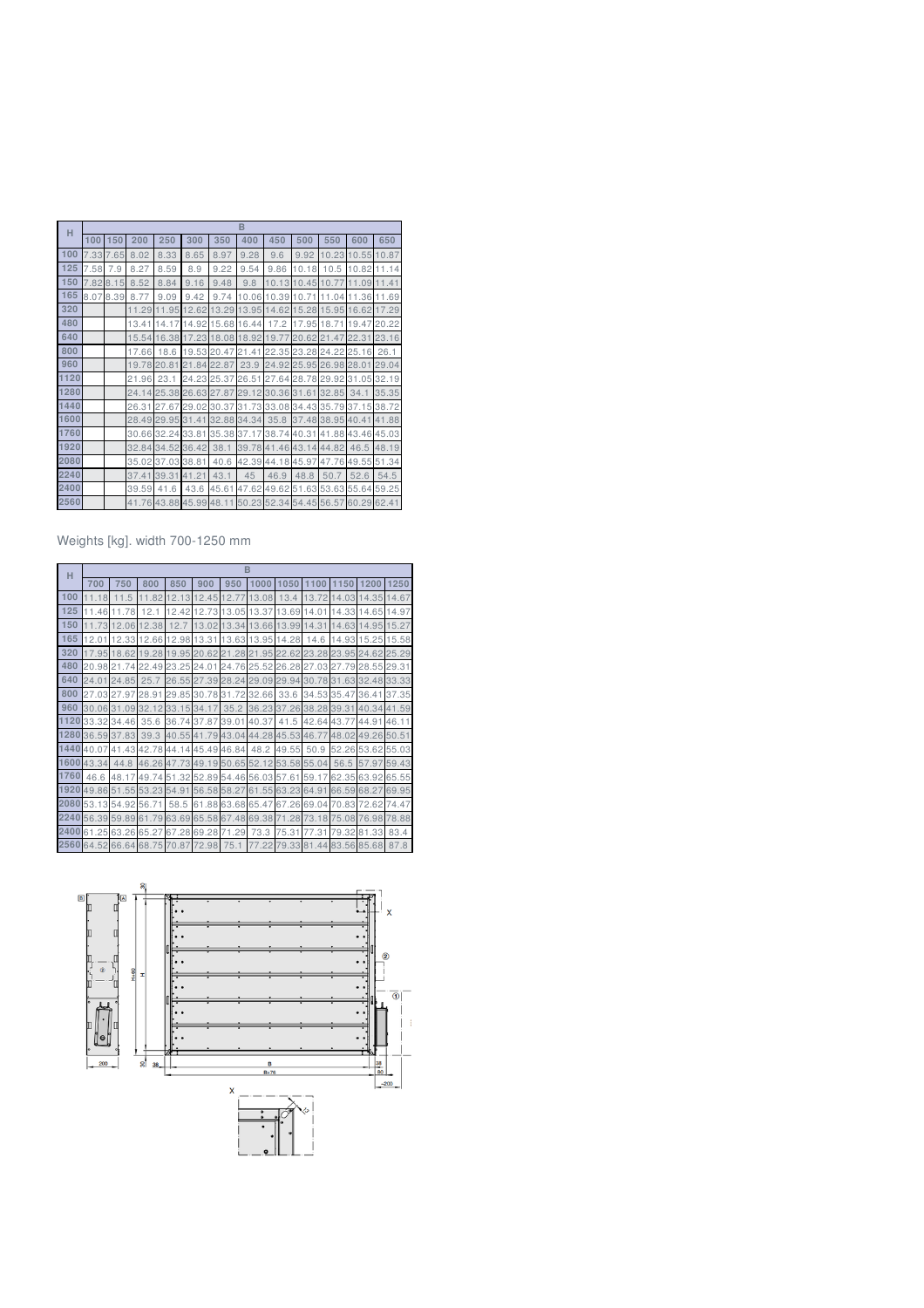Keep area free for accessibility of the actuator ② Fixing option for control module

# Attachments **Attachments**

#### Application

- Open/close actuators for the opening and closure of smoke control dampers, with automatic (AA) or manual release (MA).
- $\bullet$ With integral limit switches for capturing the end positions
- $\bullet$ Override control for up to 25 minutes
- $\bullet$ Ambient temperature for normal operation: -30 to 50 °C, up to 95%, without temperatures below the dew point, no condensation (EN 60730-1)
- $\bullet$ Two integral limit switches with volt-free contacts can indicate the damper blade position (OPEN and CLOSED)
- The connecting cables of the 24 V actuator are fitted with plugs, which ensure quick and easy connection to the TROX AS-i bus system
- The connecting cable of the 230 V AC actuator is fitted with wire end ferrules

#### Variants

### **B24**

- 24 V AC/DC supply voltage
- BEN24-ST TR: Torque 15 Nm
- BEE24-ST TR: Torque 25 Nm
- BE24-12-ST TR: Torque 40 Nm

## **B230**

- Supply voltage 230 V AC
- BEN230 TR: Torque 15 Nm
- BEE230 TR: Torque 25 Nm
- BE230-12 TR: Torque 40 Nm

## **B24-SR**

- BEN24-SR: Torque 15 Nm
- BEE24-SR: Torque 25 Nm

The torque required to operate the smoke control damper depends on the size, which is why the actuator type cannot be chosen freely.

Torque tables

# Wiring examples, technical data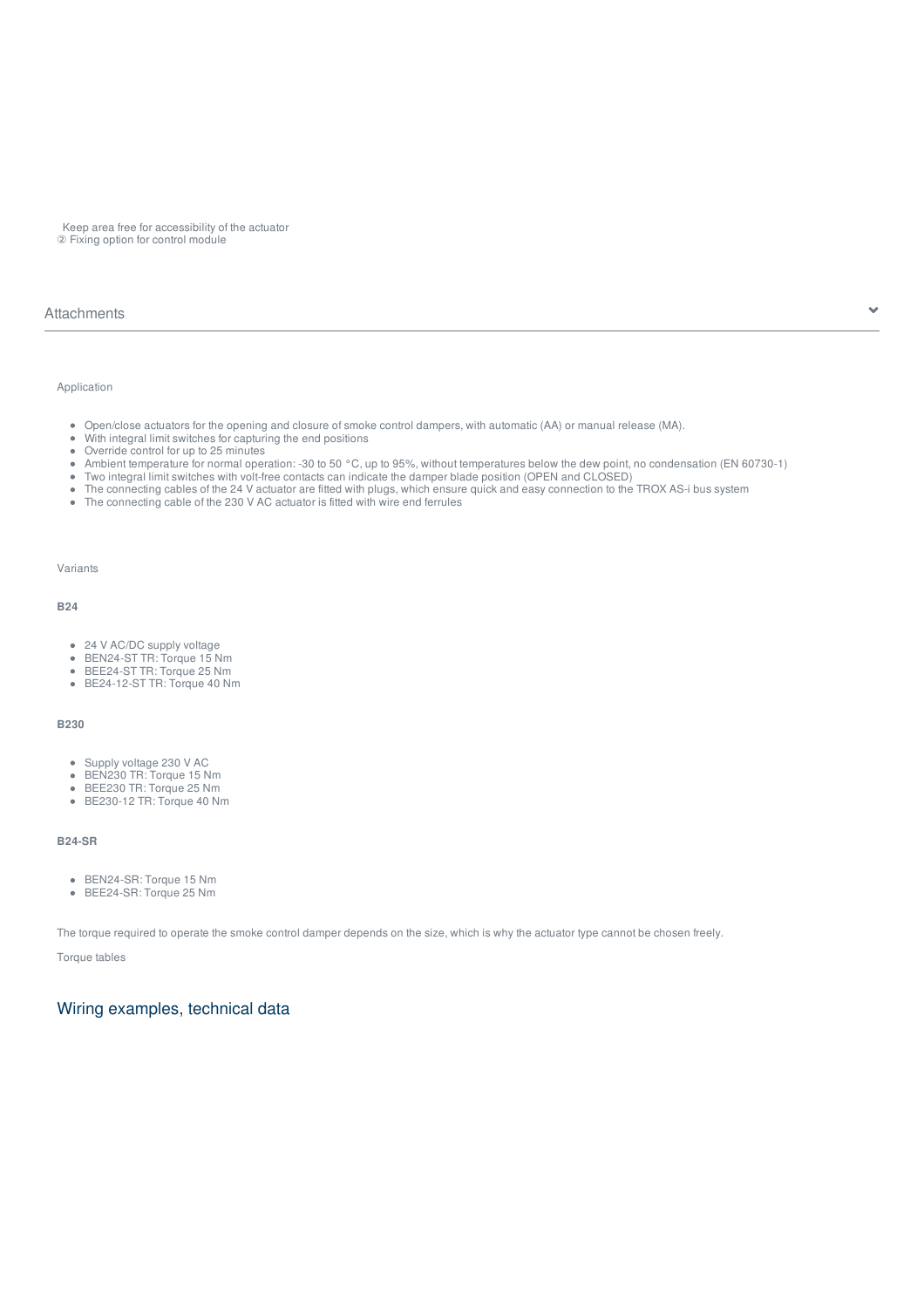| Actuator                                                |                            |                                                                                |                                                                                |  |  |  |
|---------------------------------------------------------|----------------------------|--------------------------------------------------------------------------------|--------------------------------------------------------------------------------|--|--|--|
|                                                         | BEN24-ST                   | BEE24-ST                                                                       | BE24-ST                                                                        |  |  |  |
| Supply voltage (AC)                                     | AC 19.2 - 28.8 V, 50/60 Hz |                                                                                |                                                                                |  |  |  |
| Supply voltage (DC)                                     |                            |                                                                                | DC 21.6 - 28.8 V, 50/60 Hz                                                     |  |  |  |
| Power consumption - when running                        | 3 W                        | 2.5 W                                                                          | 12 W                                                                           |  |  |  |
| Power consumption - when idle                           |                            | 0.1 W                                                                          | 0.5W                                                                           |  |  |  |
| Power rating for cable sizing                           |                            | Imax, 8.2 A at 5 ms                                                            |                                                                                |  |  |  |
| Torque                                                  | 15 Nm                      | 25 Nm                                                                          | 40 Nm                                                                          |  |  |  |
| Run time for 90°                                        |                            | $<$ 30 s                                                                       |                                                                                |  |  |  |
| <b>Limit switch contacts</b>                            |                            | $2 \times$ EPU                                                                 |                                                                                |  |  |  |
| <b>Switching current</b>                                |                            |                                                                                | 1 mA - 3 A (0.5 A inductive), AC 250 V 1 mA - 6 A (0.5 A inductive), AC 250 V  |  |  |  |
| Limit switch - open                                     |                            | $5^{\circ}$                                                                    | $3^{\circ}$                                                                    |  |  |  |
| Limit switch - close                                    |                            | 80°                                                                            | 87°                                                                            |  |  |  |
| Connecting cable - actuator                             |                            |                                                                                | Cable 1 m, $3 \times 0.75$ mm <sup>2</sup> , halogen-free                      |  |  |  |
| Connecting cable - limit switches                       |                            | Cable 1 m, $6 \times 0.75$ mm <sup>2</sup> , halogen-free                      |                                                                                |  |  |  |
| <b>IEC protection class</b>                             |                            | III safety extra low voltage (SELV)                                            |                                                                                |  |  |  |
| <b>Protection level</b>                                 |                            | <b>IP 54</b>                                                                   |                                                                                |  |  |  |
| <b>EC</b> conformity                                    |                            | CE according to 2014/30/EU<br>Low Voltage Directive CE according to 2014/35/EU |                                                                                |  |  |  |
| <b>Operating temperature</b>                            |                            | -30 to 55 °C                                                                   |                                                                                |  |  |  |
| Weight                                                  | $0.9$ kg                   | $1.1$ kg                                                                       | $2.7$ kg                                                                       |  |  |  |
|                                                         |                            |                                                                                |                                                                                |  |  |  |
| Actuator                                                |                            |                                                                                |                                                                                |  |  |  |
|                                                         | BEN230 TR                  | BEE230 TR                                                                      | <b>BE230 TR</b>                                                                |  |  |  |
| Supply voltage (AC)<br>Power consumption - when running | 4 W                        | AC 198 - 264 V, 50/60 Hz<br>3.5W                                               | 8 W                                                                            |  |  |  |
| Power consumption - when idle                           |                            | 0.4 W                                                                          | 0.5W                                                                           |  |  |  |
| Power rating for cable sizing                           |                            | Imax. 4 A at 5 ms                                                              | Imax. 7.9 A at 5 ms                                                            |  |  |  |
| Torque                                                  | 15 Nm                      | 25 Nm                                                                          | 40 Nm                                                                          |  |  |  |
| Run time for 90°                                        |                            | $<$ 30 s                                                                       |                                                                                |  |  |  |
| <b>Limit switch contacts</b>                            |                            | $2 \times EPU$                                                                 |                                                                                |  |  |  |
| Switching current                                       |                            |                                                                                | 1 mA - 3 A (0.5 A inductive), AC 250 V 1 mA - 6 A (0.5 A inductive), AC 250 V  |  |  |  |
| Limit switch - open                                     |                            | $5^{\circ}$                                                                    | $3^{\circ}$                                                                    |  |  |  |
| Limit switch - close                                    |                            | 80°                                                                            | 87°                                                                            |  |  |  |
| Connecting cable - actuator                             |                            | Cable 1 m, $3 \times 0.75$ mm <sup>2</sup> , halogen-free                      |                                                                                |  |  |  |
| Connecting cable - limit switches                       |                            | Cable 1 m, $6 \times 0.75$ mm <sup>2</sup> , halogen-free                      |                                                                                |  |  |  |
| <b>IEC protection class</b>                             |                            | Il reinforced insulation                                                       |                                                                                |  |  |  |
| <b>Protection level</b>                                 |                            | <b>IP 54</b>                                                                   |                                                                                |  |  |  |
| <b>EC</b> conformity                                    |                            |                                                                                | CE according to 2014/30/EU<br>Low Voltage Directive CE according to 2014/35/EU |  |  |  |
| Operating temperature                                   |                            | -30 to 55 °C                                                                   | -30 to 50 °C                                                                   |  |  |  |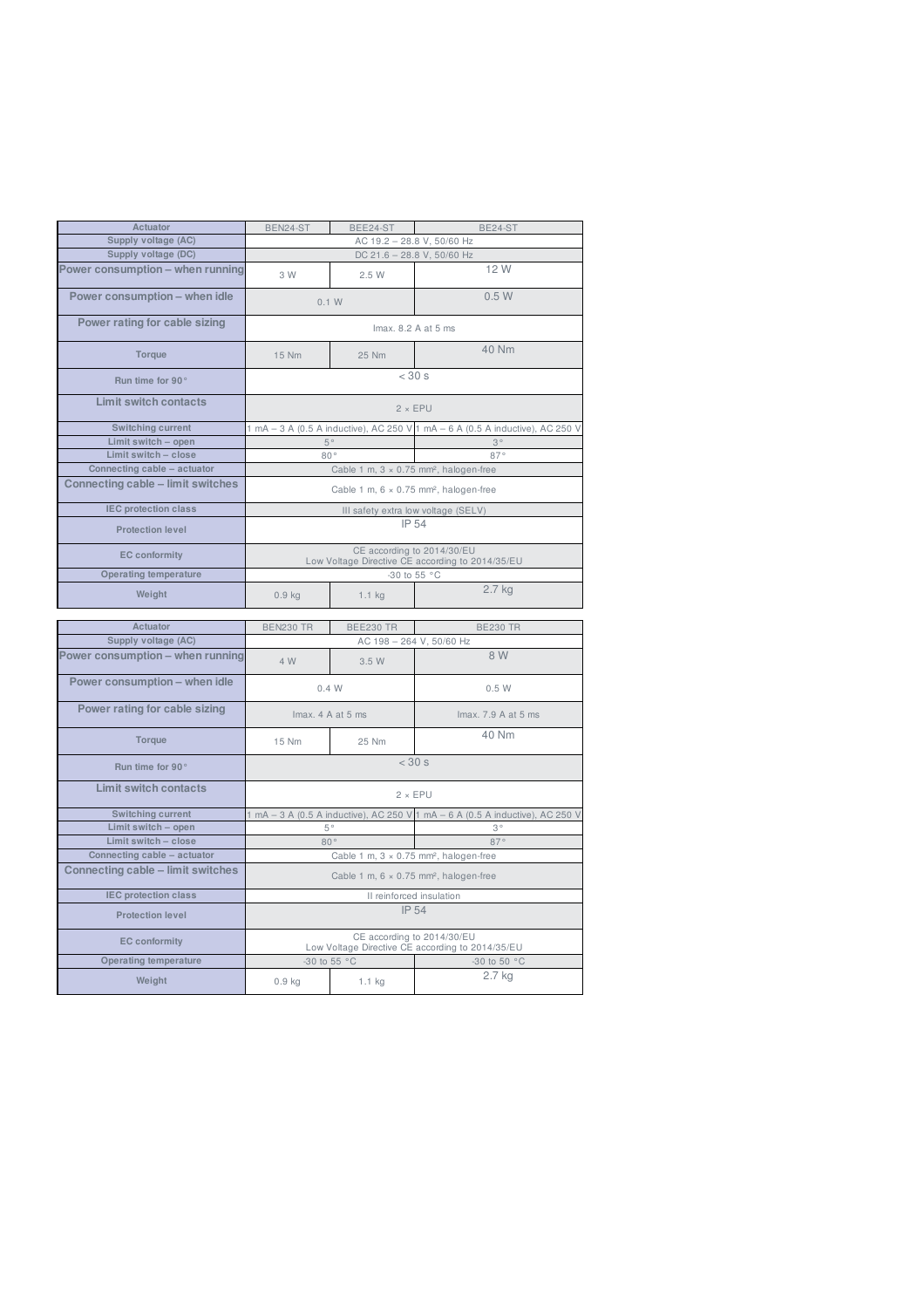| Actuator                          | BEN24-SR                                                                       | BEE24-SR                   |  |  |  |
|-----------------------------------|--------------------------------------------------------------------------------|----------------------------|--|--|--|
| Supply voltage (AC)               | AC 19.2 - 28.8 V, 50/60 Hz                                                     |                            |  |  |  |
| Supply voltage (DC)               |                                                                                | DC 21.6 - 28.8 V, 50/60 Hz |  |  |  |
| Power consumption - when running  |                                                                                | 3 W                        |  |  |  |
| Power consumption - when idle     |                                                                                | 0.3 W                      |  |  |  |
| Power rating for cable sizing     | Imax. 8.2 A at 5 ms                                                            |                            |  |  |  |
| <b>Torque</b>                     | 15 Nm                                                                          | 25 Nm                      |  |  |  |
| Run time for 90°                  | $<$ 30 s                                                                       |                            |  |  |  |
| Limit switch contacts             | $2 \times$ EPU                                                                 |                            |  |  |  |
| Switching current                 | 1 mA - 3 A (0.5 A inductive), AC 250 V                                         |                            |  |  |  |
| Limit switch - open               | 50                                                                             |                            |  |  |  |
| Limit switch - close              | 80°                                                                            |                            |  |  |  |
| Connecting cable - actuator       | Cable 1 m, $4 \times 0.75$ mm <sup>2</sup> , halogen-free                      |                            |  |  |  |
| Connecting cable - limit switches | Cable 1 m, $6 \times 0.75$ mm <sup>2</sup> , halogen-free                      |                            |  |  |  |
| <b>IEC protection class</b>       | III safety extra low voltage (SELV)                                            |                            |  |  |  |
| <b>Protection level</b>           | IP 54                                                                          |                            |  |  |  |
| <b>EC</b> conformity              | CE according to 2014/30/EU<br>Low Voltage Directive CE according to 2014/35/EU |                            |  |  |  |
| Operating temperature             | -30 to 55 °C                                                                   |                            |  |  |  |
| Weight                            | $1.1$ kg<br>0.9 <sub>kg</sub>                                                  |                            |  |  |  |

## Interfaces to higher level systems

TROX fire and smoke protection systems have standardised interfaces for central building management systems. In the simplest case, the interface consists of discrete signalling contacts that connect the alternating inputs and outputs of TROX systems and other building components.

Control and communication modules for smoke control dampers

|              | <b>B24A</b> | <b>B24AS</b>                        | <b>B24BKNE</b> | <b>B24C</b> | <b>B230D</b> | <b>B24D</b>                          | <b>B24AM</b> |
|--------------|-------------|-------------------------------------|----------------|-------------|--------------|--------------------------------------|--------------|
|              |             | Type AS-EM/EK AS-EM/SIL2 BKNE230-24 |                |             |              | BC24-G2 BRM-10-F BRM-10-F-ST AS-EM/M |              |
| <b>EK-EU</b> | $\times$    | $\times$                            | $\times$       | $\times$    | $\times$     | $\times$                             | $\times$     |
| EK-JZ        | $\times$    | $\times$                            | $\times$       | $\times$    | $\times$     | $\times$                             | $\times$     |
| <b>EK-JS</b> | $\times$    | $\times$                            | $\times$       | $\times$    | $\times$     | $\times$                             | $\times$     |

#### Note:

Actuators and communication modules are factory tested together; only tested combinations must be used.

## B24A – AS-EM/EK

#### Application

- Module for the control of smoke control dampers
- Capturing damper blade positions OPEN and CLOSED
- Actuators can be started even without controller communication  $\bullet$
- LEDs for OPEN and CLOSED positions; monitoring of run time errors
- Integral AS-Interface slave
- Monitoring of signal reception
- $\bullet$ Master can be used to monitor the run time of the damper blade actuator
- $\bullet$ Supply voltage of the module and the 24 V DC actuator using AS-Interface ( 2-wire control)
- $\bullet$ Plug-in connection for Belimo actuators (factory-mounted and wired)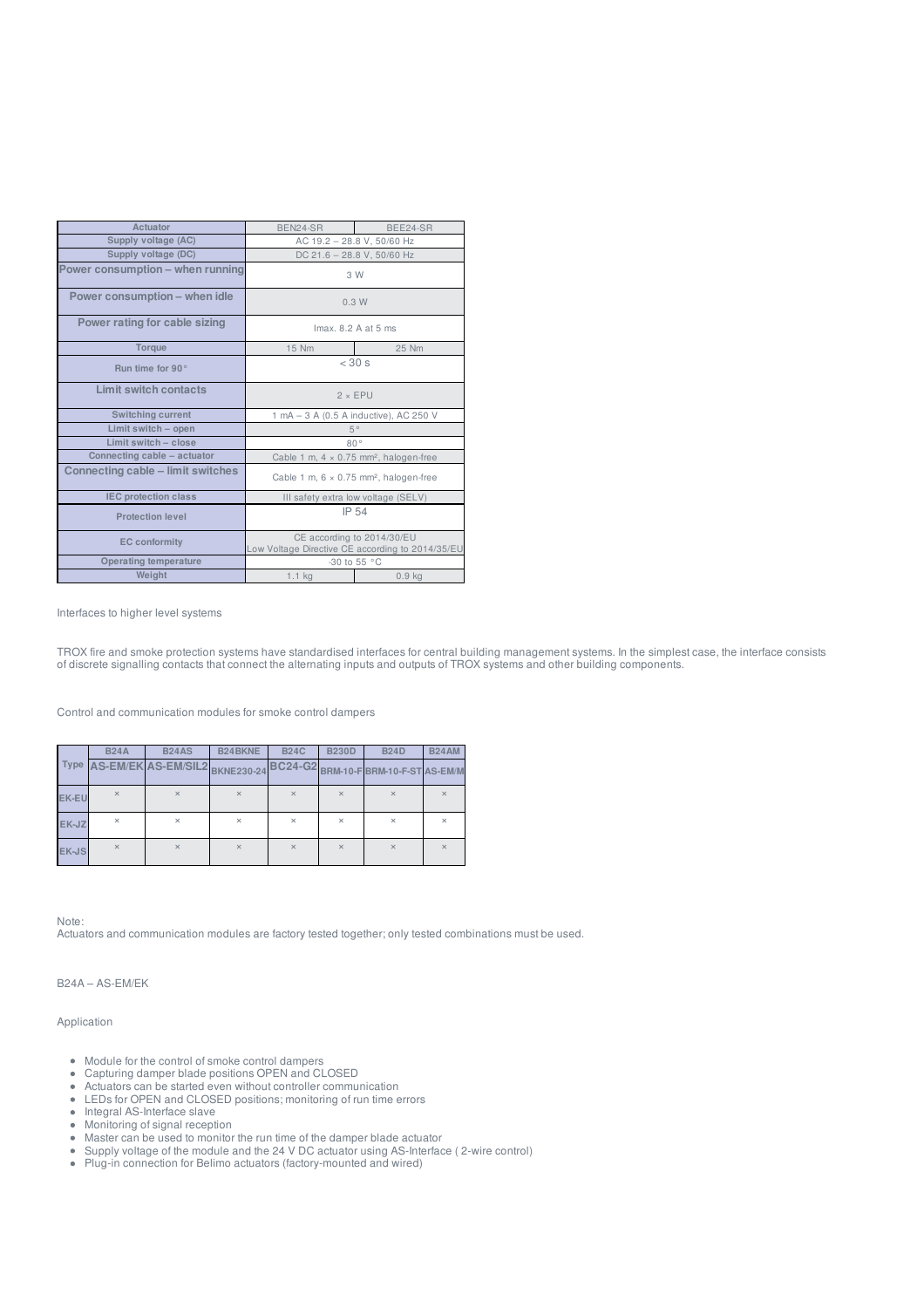| B24A - Mounted to the smoke control damper |  |  |  |
|--------------------------------------------|--|--|--|

| Description                                    | AS-EM/EK                                   |
|------------------------------------------------|--------------------------------------------|
| <b>Electrical design</b>                       | 4 inputs/3 outputs                         |
| <b>Output function</b>                         | PNP transistor                             |
| <b>Supply voltage</b>                          | $26.5 - 31.6$ V DC                         |
| <b>Current consumption, including actuator</b> | 450 mA                                     |
| Inputs:                                        |                                            |
| <b>Switching</b>                               | DC PNP                                     |
| Sensor voltage supply                          | AS-i                                       |
| Voltage range                                  | $18 - 30$ V AC                             |
| With short circuit protection                  | Yes                                        |
| Switching level - high signal 1                | 10                                         |
| Input current high/low                         | $> 7$ mA/ $< 2$ mA                         |
| Input characteristic                           | IEC 61131-2 Type 2                         |
| Outputs, PNP:                                  |                                            |
| Galvanically isolated                          | <b>No</b>                                  |
| Max. current load per output                   | 400 mA per output/400 in total (from AS-i) |
| Outputs, relay:                                |                                            |
| Galvanically isolated                          | Yes                                        |
| Maximum voltage                                | 32 V                                       |
| Max. current load                              | 500 mA                                     |
| <b>Ambient temperature</b>                     | -5 to 75 °C                                |
| Protection level, IEC protection class         | IP 42                                      |
| AS-i profile                                   | $S-7.A.E$                                  |
| I/O configuration                              | 7 Hex                                      |
| <b>ID</b> code                                 | 7 Hex                                      |
| <b>EMC</b>                                     | EN 61000-6-2; EN 61000-6-3                 |

B24AS – AS-EM/SIL2

Application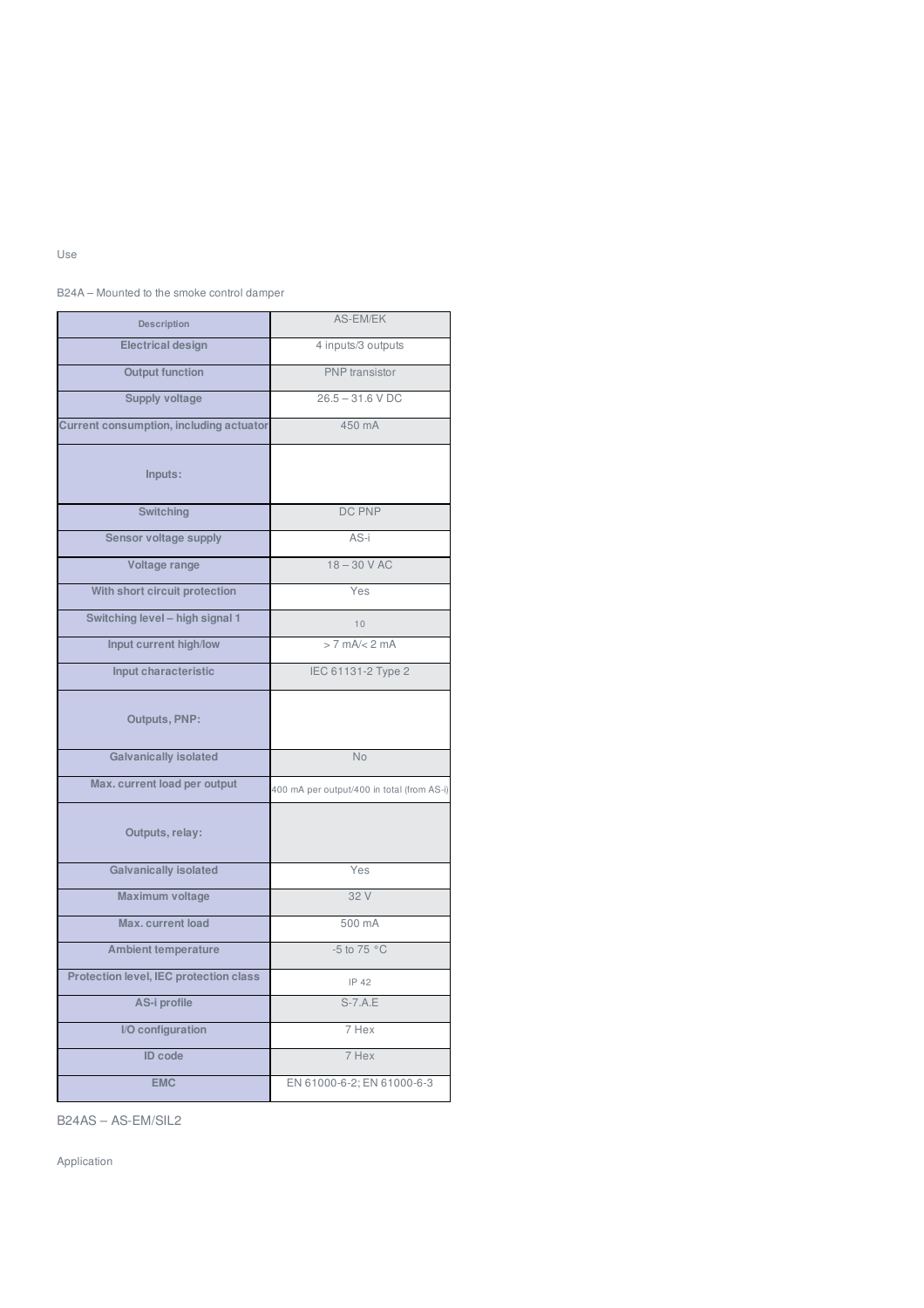- Module for the control of smoke control dampers
- Capturing damper blade positions OPEN and CLOSED
- Approved up to SIL2 to IEC/EN 61508
- Integrated AS-Interface
- Monitoring of signal reception Master can be used to monitor the run time of the damper blade actuator
- Connection with terminals
- Supply voltage of the module and the 24 V DC actuator using AS-Interface (2-wire control)
- Plug-in connection for Belimo actuators (factory-mounted and wired)

Use

B24AS – Mounted to the smoke control damper

| Description                            | AS-EM/SIL2                                                                       |
|----------------------------------------|----------------------------------------------------------------------------------|
| <b>Supply voltage</b>                  | $26.5 - 31.6$ V DC                                                               |
| <b>Current consumption</b>             | $<$ 400 mA from AS-i                                                             |
| Max. current load per output           | 340 mA                                                                           |
| Max. current load per module           | 340 mA                                                                           |
| <b>Status LED</b>                      |                                                                                  |
| AS-i power                             | $1 \times$ green                                                                 |
| PeripheralFault                        | $1 \times$ red, blinking                                                         |
| <b>ComError</b>                        | $1 \times$ red, static                                                           |
| Output Q0                              | $1 \times$ yellow (DO0)                                                          |
| <b>Output Q1</b>                       | $1 \times$ yellow (DO1)                                                          |
| Input status LED SI-1                  | $1 \times$ yellow                                                                |
| Input status LED SI-2                  | $1 \times$ yellow                                                                |
| <b>Input status DI0</b>                | $1 \times$ yellow (DI0)                                                          |
| <b>Input status DI1</b>                | $1 \times$ yellow (DI1)                                                          |
| <b>Input status DI2</b>                | $1 \times$ yellow (DI2)                                                          |
| <b>Binary inputs</b>                   | 2 outputs with transistor (typically 24 V DC from AS-i, voltage range 18 - 30 V) |
| <b>Operating temperature</b>           | -20 to 70 $°C$                                                                   |
| Storage temperature                    | -20 to 75 $^{\circ}$ C                                                           |
| Protection level, IEC protection class | IP 54                                                                            |
| <b>Casing material</b>                 | Plastic                                                                          |
| AS-i profile                           | S-7.B.E (Safety at Work) and S7.A.E (motor module)                               |
| <b>EMC</b>                             | EN 61000-6-2; EN 61000-6-3                                                       |

B24AM – AS-EM/M

Application

 $\bullet$  Module for the control of smoke control dampers with  $C_{\text{mod}}$  function: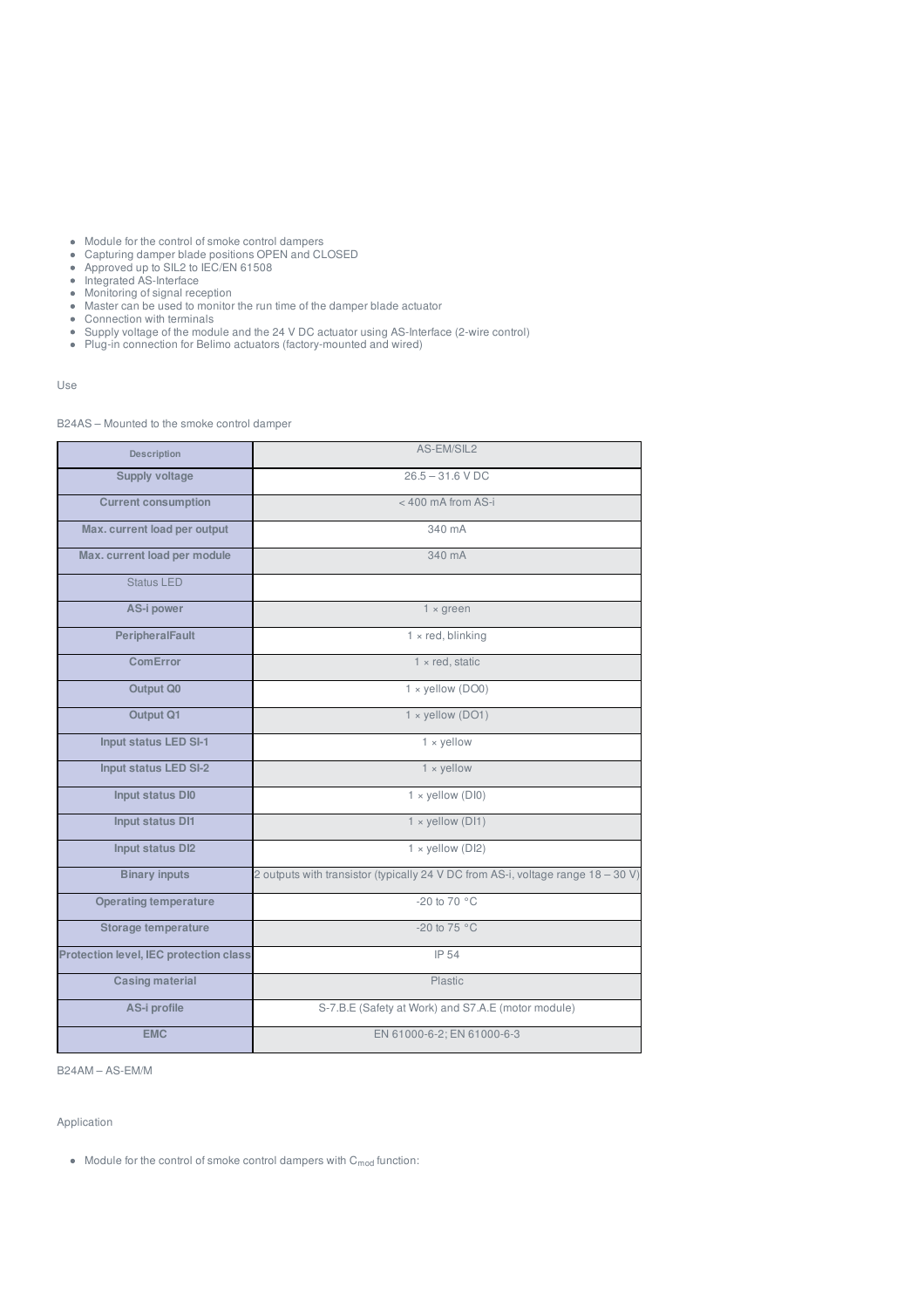- $\bullet$ Capturing the damper blade end positions (CLOSED and OPEN)
- $\hat{\bullet}$ Time-controlled selection of 13 intermediate positions of the damper blade (opening angle between 0° and 90°)
- $\ddot{\phantom{0}}$ Actuators can be started even without controller communication
- $\hat{\bullet}$ Emergency position can be set (OPEN or CLOSED)
- $\bullet$ LEDs for OPEN and CLOSED positions; monitoring of run time errors  $\bullet$ Integral AS-Interface slave
- $\bullet$ Monitoring of signal reception
- $\bullet$ Master can be used to monitor the run time of the damper blade actuator
- $\bullet$ Supply voltage of the module and 24 V DC actuator using AS-Interface (2-wire control)
- Plug-in connection for Belimo actuators

Use

B24AM – Mounted to the smoke control damper

| Description                             | AS-EM/M                                    |
|-----------------------------------------|--------------------------------------------|
| <b>Electrical design</b>                | 4 inputs/3 outputs                         |
| <b>Output function</b>                  | <b>PNP</b> transistor                      |
| Supply voltage                          | $26.5 - 31.6$ V DC                         |
| Current consumption, including actuator | 450 mA                                     |
| Inputs                                  |                                            |
| Switching                               | <b>DC PNP</b>                              |
| Sensor voltage supply                   | AS-i                                       |
| Voltage range                           | $18 - 30$ V AC                             |
| With short circuit protection           | Yes                                        |
| Switching level - high signal 1         | 10                                         |
| Input current high/low                  | $>7$ mA/ $<$ 2 mA                          |
| Input characteristic                    | IEC 61131-2 Type 2                         |
| Outputs, PNP                            |                                            |
| <b>Galvanically isolated</b>            | <b>No</b>                                  |
| Max. current load per output            | 400 mA per output/400 in total (from AS-i) |
| Outputs, relay                          |                                            |
| Galvanically isolated                   | Yes                                        |
| <b>Maximum voltage</b>                  | 32 V                                       |
| Max. current load                       | 500 mA                                     |
| <b>Ambient temperature</b>              | -5 to 75 °C                                |
| Protection level, IEC protection class  | IP 42                                      |
| <b>AS-i profile</b>                     | $S-7.A.E$                                  |
| I/O configuration                       | 7 Hex                                      |
| <b>ID</b> code                          | 7 Hex                                      |
| <b>EMC</b>                              | EN 61000-6-2; EN 61000-6-3                 |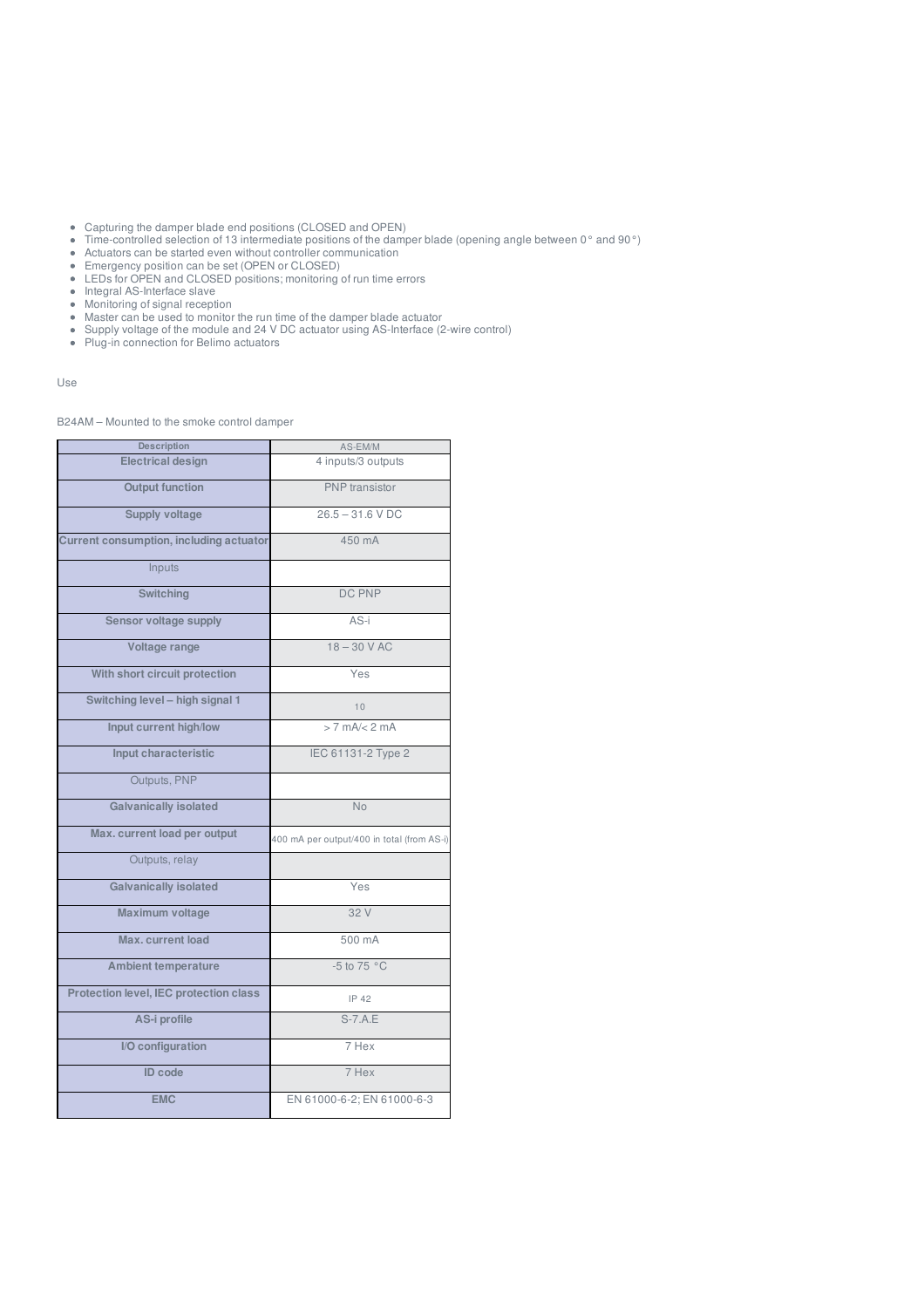## B24BKNE – Communication module

## Application

Communication and power supply unit for 24 V actuators in smoke extract applications, status LEDs, retention of the damper control input signal, 230 V AC connection, 1 m cable, free of halogens

Use

B24BKNE – BKNE230-24 communication module

| <b>Description</b>          | BKNE230-24                                                                                                       |
|-----------------------------|------------------------------------------------------------------------------------------------------------------|
| <b>Nominal voltage</b>      | 230 V AC 50/60 Hz                                                                                                |
| <b>Functional range</b>     | $198 - 264$ V AC                                                                                                 |
| Rating                      | 19 VA (including actuator)                                                                                       |
| <b>Power consumption</b>    | 10 W (including actuator)                                                                                        |
|                             | <b>Length / cross section</b> On the actuator = 1 m, 3 ( $6*$ ) $\times$ 0.75 mm <sup>2</sup> (free of halogens) |
| <b>IEC protection class</b> | Il (protective insulation)                                                                                       |
| <b>Ambient temperature</b>  | -30 to 50 $\degree$ C                                                                                            |
| Storage temperature         | $-40$ to 80 °C                                                                                                   |
| <b>Protection level</b>     | <b>IP 54</b>                                                                                                     |
| <b>EC</b> conformity        | EMC to 89/336/EEC, 73/23/EEC                                                                                     |
| Mode of action              | Type 1 (EN60730-1)                                                                                               |
| Software class              | A (EN60730-1)                                                                                                    |
| <b>Maintenance</b>          | Maintenance-free                                                                                                 |
| Weight                      | 680 g                                                                                                            |

B24C – Communication module

## Application

- SLC® technology
- $\bullet$ The BC 24 module is used for the control of damper actuators
- Power supply and communication are implemented with an interchangeable two-core cable, SLC24-16B system.
- A thermoelectric release mechanism and a duct smoke detector can be connected without the need for additional devices

## Use

B24C – BC24-G2 communication module from BV-Control AG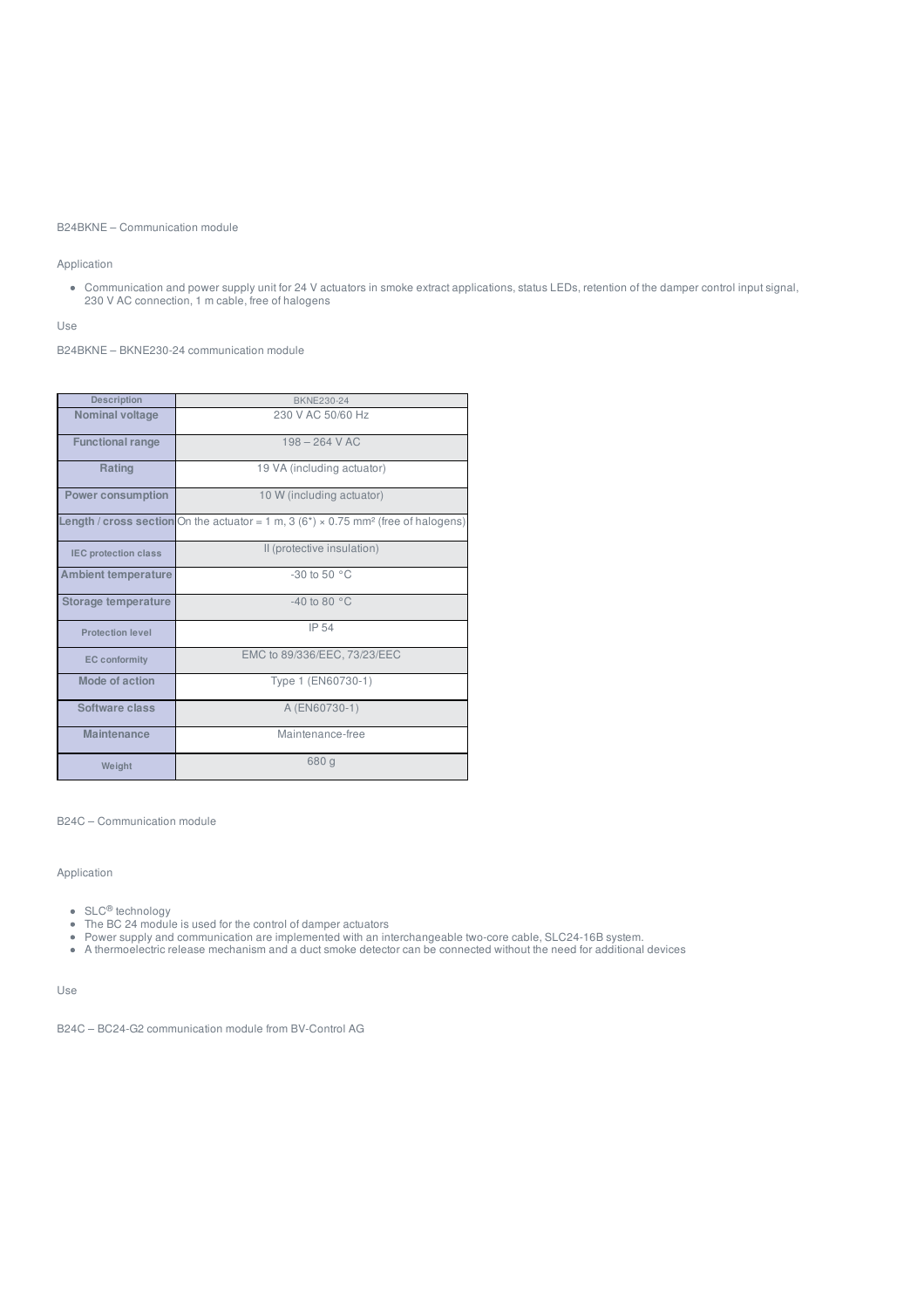| <b>Description</b>         | <b>B24C</b>                       |
|----------------------------|-----------------------------------|
| Nominal voltage            | From SLC® control module          |
| <b>Power consumption</b>   | 1 W                               |
| <b>Connections</b>         | Plug connections, screw terminals |
| Damper power supply        | 24 V                              |
| <b>Ambient temperature</b> | $-20$ to 50 $^{\circ}$ C          |
| Storage temperature        | $-20$ to 80 $^{\circ}$ C          |
| <b>Humidity</b>            | 95 % rh, no condensation          |
| Weight                     | 255q                              |
| $B \times H \times T$      | $114 \times 153 \times 54$ mm     |
| Max. impulse voltage       | 2.5 kV (EN60730-1)                |

B24D, B230D – Communication module

## Application

- AGNOSYS system
- BRM-F-ST module is used for the monitoring and control of smoke control dampers
- Up to 126 modules can be connected in a ring topology

## Use

#### B24D – AGNOSYS BRM10FST communication module B230D – AGNOSYS BRM10F communication module

| <b>Description</b>         | B24D/B230D                        |
|----------------------------|-----------------------------------|
| <b>Nominal voltage</b>     | 18 - 32 V DC (typically 24 V)     |
| <b>Connections</b>         | Plug connections, screw terminals |
| Damper power supply        | 24/230 V AC 24 V DC               |
| <b>Ambient temperature</b> | 0 to 45 $\degree$ C               |
| <b>Humidity</b>            | 90 % rh, no condensation          |
| Weight                     | 510q                              |
| $B \times H \times T$      | $158 \times 180 \times 65$ mm     |

# Torque tables - Motor allocation matrix for ≤ 20 m/s

| н    |     | B<br>1050 1100 1150 1200 |     |     |     |     |     |     |     |     |     |     |     |     |     |     |     |     |      |  |  |      |
|------|-----|--------------------------|-----|-----|-----|-----|-----|-----|-----|-----|-----|-----|-----|-----|-----|-----|-----|-----|------|--|--|------|
|      | 100 | 150                      | 200 | 250 | 300 | 360 | 400 | 450 | 520 | 560 | 600 | 680 | 700 | 750 | 840 | 850 | 900 | 950 | 1000 |  |  | 1250 |
| 100  |     |                          |     |     |     |     |     |     |     |     |     |     |     |     |     |     |     |     |      |  |  |      |
| 125  |     |                          |     |     |     |     |     |     |     |     |     |     |     |     |     |     |     |     |      |  |  |      |
| 150  |     |                          |     |     |     |     |     |     |     |     |     |     |     |     |     |     |     |     |      |  |  |      |
| 165  |     |                          |     |     |     |     |     |     |     |     |     |     |     |     |     |     |     |     |      |  |  |      |
| 320  |     |                          |     |     |     |     |     |     |     |     |     |     |     |     |     |     |     |     |      |  |  |      |
| 480  |     |                          |     |     |     |     |     |     |     |     |     |     |     |     |     |     |     |     |      |  |  |      |
| 640  |     |                          |     |     |     |     |     |     |     |     |     |     |     |     |     |     |     |     |      |  |  |      |
| 800  |     |                          |     |     |     |     |     |     |     |     |     |     |     |     |     |     |     |     |      |  |  |      |
| 960  |     |                          |     |     |     |     |     |     |     |     |     |     |     |     |     |     |     |     |      |  |  |      |
| 1120 |     |                          |     |     |     |     |     |     |     |     |     |     |     |     |     |     |     |     |      |  |  |      |
| 1280 |     |                          |     |     |     |     |     |     |     |     |     |     |     |     |     |     |     |     |      |  |  |      |
| 1440 |     |                          |     |     |     |     |     |     |     |     |     |     |     |     |     |     |     |     |      |  |  |      |
| 1600 |     |                          |     |     |     |     |     |     |     |     |     |     |     |     |     |     |     |     |      |  |  |      |
| 1760 |     |                          |     |     |     |     |     |     |     |     |     |     |     |     |     |     |     |     |      |  |  |      |
| 1920 |     |                          |     |     |     |     |     |     |     |     |     |     |     |     |     |     |     |     |      |  |  |      |
| 2080 |     |                          |     |     |     |     |     |     |     |     |     |     |     |     |     |     |     |     |      |  |  |      |
| 2240 |     |                          |     |     |     |     |     |     |     |     |     |     |     |     |     |     |     |     |      |  |  |      |
| 2400 |     |                          |     |     |     |     |     |     |     |     |     |     |     |     |     |     |     |     |      |  |  |      |
| 2560 | ∕   |                          |     |     |     |     |     |     |     |     |     |     |     |     |     |     |     |     |      |  |  |      |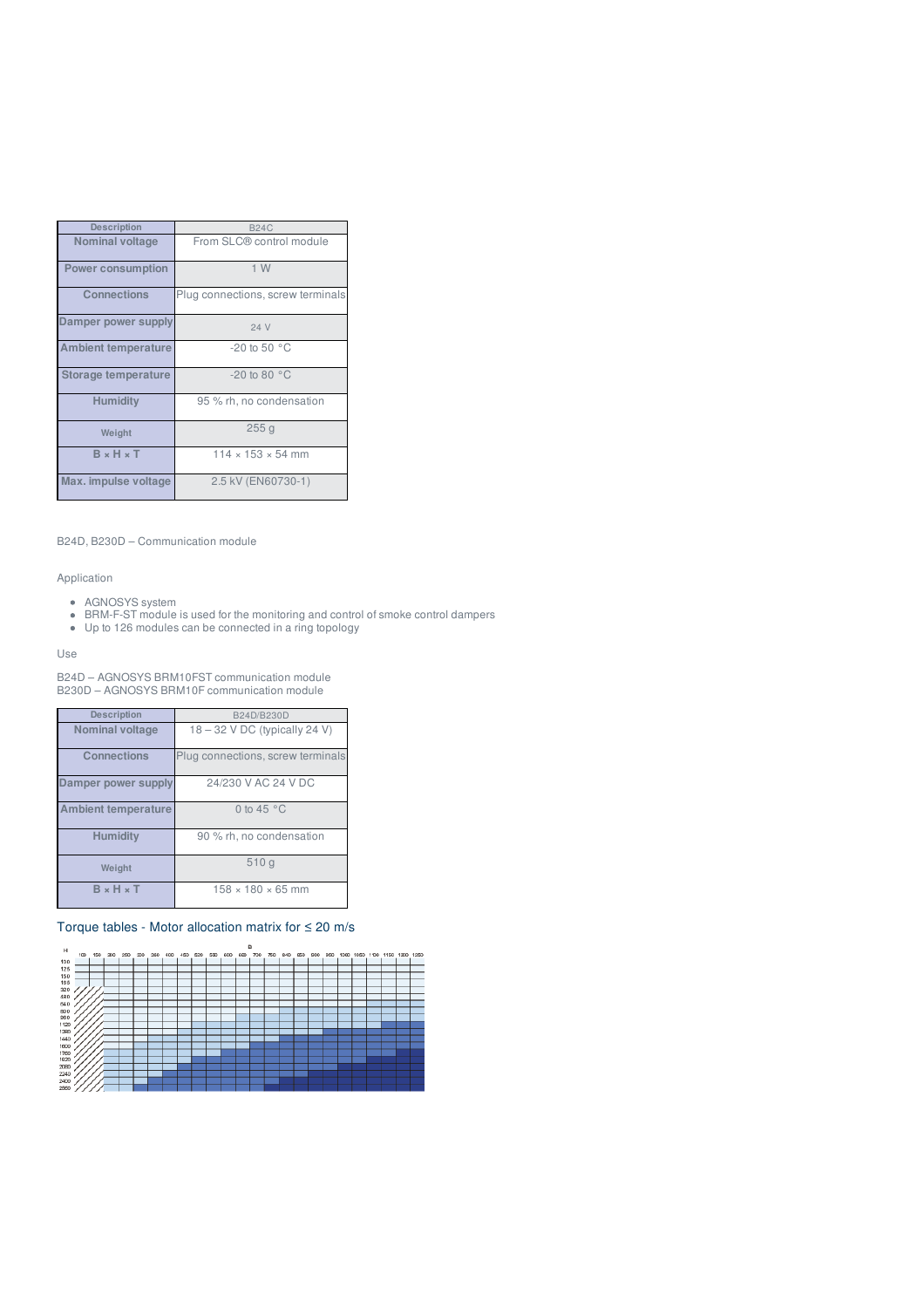

BEN 15 Nm BEE 25.0 Nm BE 40.0 Nm Technical clarification needed



# AS-i module AS-EM/SIL2



## AS-EM/EK





# Wiring example 24 V AC / DC



① Switch for opening and closing, to be provided by others